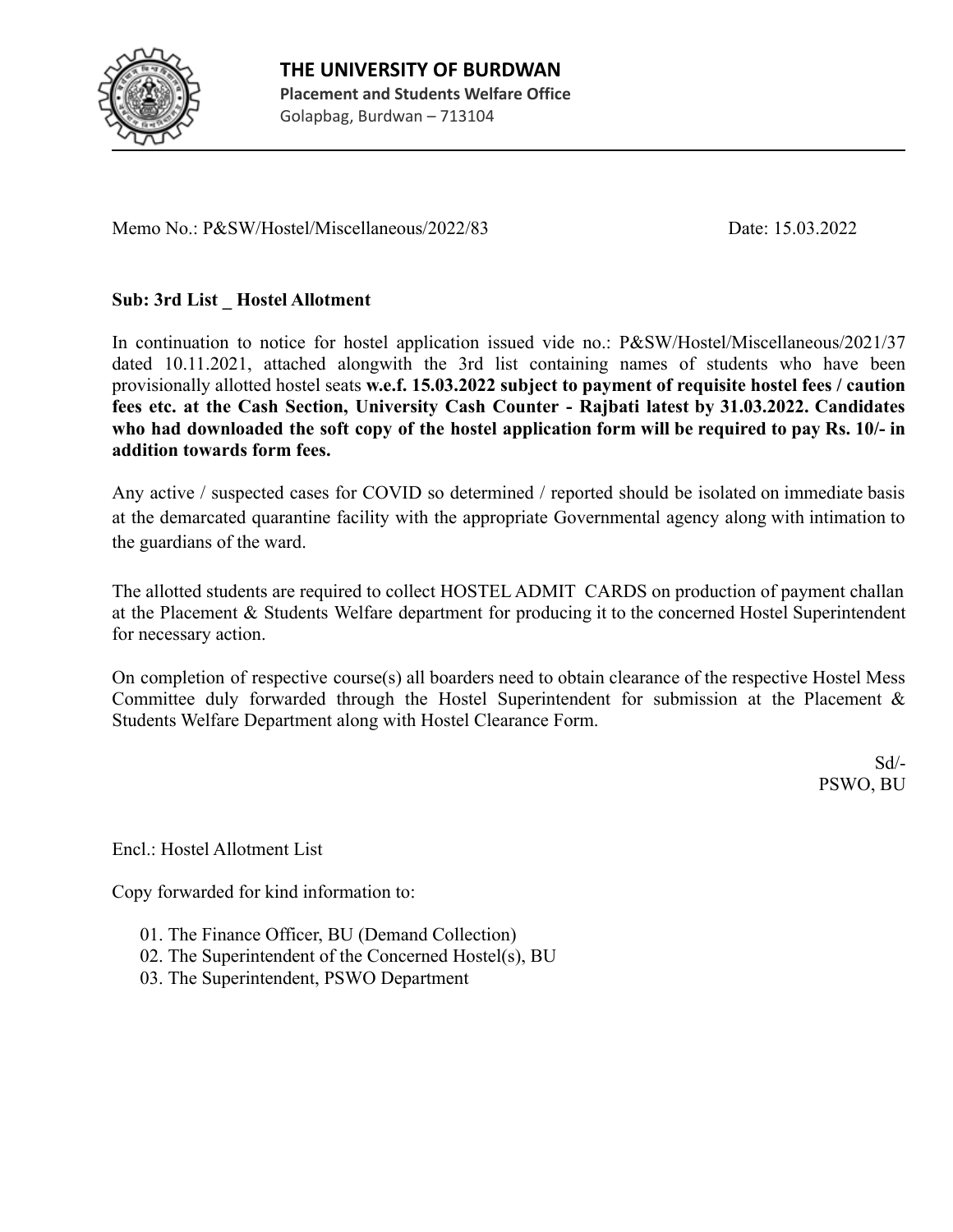| SI.            | <b>Name of Student</b>    | <b>Course of Study</b>    | <b>Session</b> | Gender | <b>Distance</b><br>(Kms) | <b>Vaccination Status</b> | <b>Hostel Allotment</b> |
|----------------|---------------------------|---------------------------|----------------|--------|--------------------------|---------------------------|-------------------------|
| 1              | <b>ABDUL BARI</b>         | 3-year LL.B.              | 2020-2022      | Male   | 221                      | 2nd Dose Completed        | <b>AUROBINDO</b>        |
| $\overline{2}$ | <b>ABDUR RAB</b>          | 3-year LL.B.              | 2021-2023      | Male   | 150                      | 2nd Dose pending          | <b>AUROBINDO</b>        |
| 3              | ABHISHEK KUMAR LAL        | 3-year LL.B.              | 2020-2022      | Male   | 133                      | 2nd Dose Completed        | <b>RABINDRA</b>         |
| 4              | <b>ATANU HALDAR</b>       | 3-year LL.B.              | 2021-2023      | Male   | 169                      | 2nd Dose Completed        | <b>NETAJI</b>           |
| 5              | <b>BABLI MONDAL</b>       | 3-year LL.B.              | 2021-2023      | Female | 111                      | 1st Dose completed        | PRITILATA               |
| 6              | <b>BAPAN DEWAN</b>        | 3-year LL.B.              | 2021-2023      | Male   | 84                       | 1st Dose completed        | <b>AUROBINDO</b>        |
| $\overline{7}$ | <b>BISWAJIT DEY</b>       | 3-year LL.B.              | 2020-2022      | Male   | 128                      | 2nd Dose Completed        | <b>AUROBINDO</b>        |
| 8              | <b>DEBJIT MONDAL</b>      | 3-year LL.B.              | 2021-2023      | Male   | 90                       | 2nd Dose Completed        | <b>AUROBINDO</b>        |
| 9              | <b>IMMANUEL ALAM</b>      | 3-year LL.B.              | 2021-2023      | Male   | 172                      | 2nd Dose pending          | VIVEKANANDA             |
| 10             | JOYDEV SINGHA             | 3-year LL.B.              | 2020-2022      | Male   | 263                      | 1st Dose completed        | RABINDRA                |
| 11             | <b>KEYA ROY</b>           | 3-year LL.B.              | 2021-2023      | Female | 512                      | 2nd Dose Completed        | <b>MIRABAI</b>          |
| 12             | <b>RAJEN SEN</b>          | 3-year LL.B.              | 2021-2023      | Male   | 158                      | 2nd Dose Completed        | VIVEKANANDA             |
| 13             | <b>RICHA DAS</b>          | 3-year LL.B.              | 2021-2023      | Female | 280                      | 2nd Dose Completed        | <b>MIRABAI</b>          |
| 14             | SANKHA SUVRA CHOWDHURY    | 3-year LL.B.              | 2021-2023      | Male   | 110                      | 2nd Dose Completed        | <b>AUROBINDO</b>        |
| 15             | <b>SOMA ROY</b>           | 3-year LL.B.              | 2021-2023      | Female | 533                      | 2nd Dose Completed        | PRITILATA               |
| 16             | SRI HARISARAN S           | 3-year LL.B.              | 2021-2023      | Male   | 1355                     | 2nd Dose pending          | RABINDRA                |
| 17             | <b>SUBRATA BISWAS</b>     | 3-year LL.B.              | 2020-2022      | Male   | 150                      | 2nd Dose Completed        | <b>NETAJI</b>           |
| 18             | <b>SUMAN ROY</b>          | 3-year LL.B.              | 2019-21        | Male   | 118                      | 1st Dose completed        | <b>NETAJI</b>           |
| 19             | SUSHOBHAN NASKAR          | 3-year LL.B.              | 2021-2023      | Male   | 147                      | 2nd Dose Completed        | <b>AUROBINDO</b>        |
| 20             | <b>UDAY BADYAKAR</b>      | 3-year LL.B.              | 2021-2023      | Male   | 140                      | 1st Dose completed        | CHITTARANJAN            |
| 21             | <b>FARHIN KHAN</b>        | B.Ed                      | 2021-2023      | Female | 111                      | 2nd Dose Completed        | <b>SAROJINI</b>         |
| 22             | <b>RAJIB DAS</b>          | B.Ed                      | 2021-2023      | Male   | 50                       | 2nd Dose Completed        | RABINDRA                |
| 23             | <b>SUBHASINI MAL</b>      | <b>B.Ed</b>               | 2021-2023      | Female | 180                      | 2nd Dose Completed        | <b>NIVEDITA</b>         |
| 24             | <b>TARA MONDAL</b>        | <b>B.Ed</b>               | 2021-2023      | Female | 102                      | 2nd Dose Completed        | NIVEDITA                |
| 25             | <b>ABHISHEK DAS</b>       | M.A. / M.Sc. in Economics | 2021-2023      | Male   | 81                       | 2nd Dose Completed        | <b>NETAJI</b>           |
| 26             | <b>NITU RANA</b>          | M.A. / M.Sc. in Economics | 2021-2023      | Female | 120                      | 2nd Dose Completed        | NIVEDITA                |
| 27             | <b>RIYA MAHANTY</b>       | M.A. / M.Sc. in Economics | 2021-2023      | Female | 150                      | 2nd Dose Completed        | PRITILATA               |
| 28             | <b>SREEYA GHOSH</b>       | M.A. / M.Sc. in Economics | 2021-2023      | Female | 102                      | 2nd Dose pending          | <b>MIRABAI</b>          |
| 29             | SUBHAM CHAKRABORTY        | M.A. / M.Sc. in Economics | 2021-2023      | Male   | 90                       | 2nd Dose Completed        | CHITTARANJAN            |
| 30             | <b>SUSMITA LALA</b>       | M.A. / M.Sc. in Economics | 2021-2023      | Female | 93                       | 2nd Dose Completed        | SAROJINI                |
| 31             | <b>TANUSHREE DAS</b>      | M.A. / M.Sc. in Economics | 2021-2023      | Female | 123                      | 2nd Dose Completed        | NIVEDITA                |
| 32             | <b>HAFIJA KHATUN</b>      | M.A. in Arabic            | 2021-2023      | Female | 100                      | 1st Dose completed        | <b>SAROJINI</b>         |
| 33             | <b>MST MUSREFA KHATUN</b> | M.A. in Arabic            | 2021-2023      | Female | 203                      | 1st Dose completed        | NIVEDITA                |
| 34             | SANIRUL ISLAM             | M.A. in Arabic            | 2021-2023      | Male   | 225                      | 2nd Dose Completed        | <b>RABINDRA</b>         |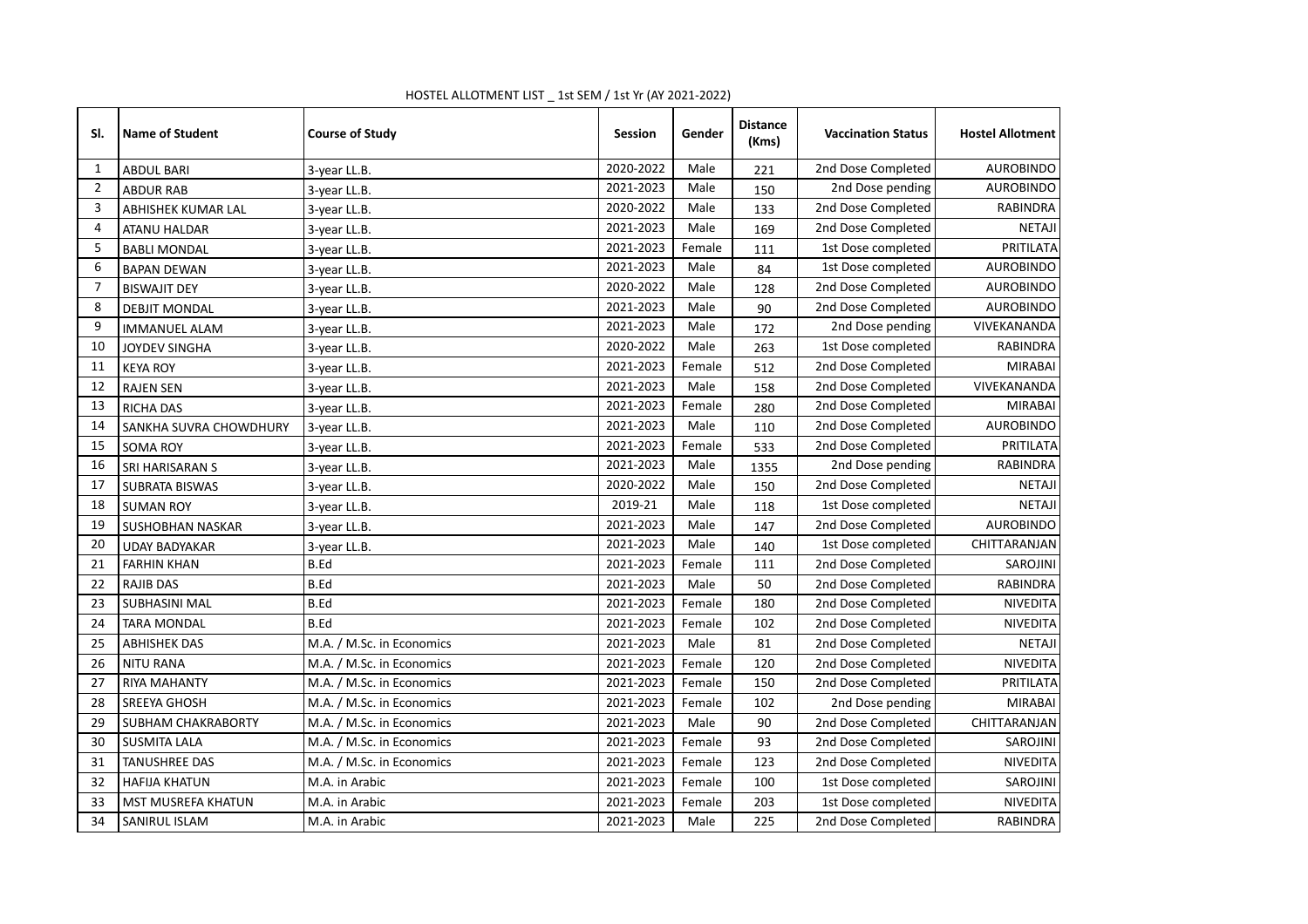| SI. | <b>Name of Student</b>     | <b>Course of Study</b> | <b>Session</b> | Gender | <b>Distance</b><br>(Kms) | <b>Vaccination Status</b> | <b>Hostel Allotment</b> |
|-----|----------------------------|------------------------|----------------|--------|--------------------------|---------------------------|-------------------------|
| 35  | <b>UMMED ALI</b>           | M.A. in Arabic         | 2021-2023      | Male   | 159                      | 1st Dose completed        | <b>NETAJI</b>           |
| 36  | <b>APARNA MONDAL</b>       | M.A. in Bengali        | 2021-2023      | Female | 126                      | 2nd Dose Completed        | <b>MIRABAI</b>          |
| 37  | <b>ASHIS PATRA</b>         | M.A. in Bengali        | 2021-2023      | Male   | 68                       | 2nd Dose Completed        | CHITTARANJAN            |
| 38  | <b>BAISHAKHI KARMAKAR</b>  | M.A. in Bengali        | 2021-2023      | Female | 95                       | 2nd Dose Completed        | PRITILATA               |
| 39  | <b>BIKASH SAREN</b>        | M.A. in Bengali        | 2021-2023      | Male   | 182                      | 2nd Dose Completed        | <b>AUROBINDO</b>        |
| 40  | <b>CHAITALI MONDAL</b>     | M.A. in Bengali        | 2021-2023      | Female | 110                      | 1st Dose completed        | <b>MIRABAI</b>          |
| 41  | <b>CHITRA GHOSH</b>        | M.A. in Bengali        | 2021-2023      | Female | 100                      | 2nd Dose Completed        | <b>NIVEDITA</b>         |
| 42  | <b>DEBI PRASAD RUHIDAS</b> | M.A. in Bengali        | 2021-2023      | Male   | 200                      | 2nd Dose pending          | <b>NETAJI</b>           |
| 43  | <b>DIPANKAR CHEL</b>       | M.A. in Bengali        | 2021-2023      | Male   | 46                       | 2nd Dose pending          | <b>AUROBINDO</b>        |
| 44  | DIPANKAR KARMAKAR          | M.A. in Bengali        | 2021-2023      | Male   | 170                      | 2nd Dose pending          | VIVEKANANDA             |
| 45  | <b>GARGI BISWAS</b>        | M.A. in Bengali        | 2021-2023      | Female | 108                      | 1st Dose completed        | <b>NIVEDITA</b>         |
| 46  | <b>HIMADRI DAS</b>         | M.A. in Bengali        | 2021-2023      | Male   | 64                       | 1st Dose completed        | VIVEKANANDA             |
| 47  | <b>JARINA KHATUN</b>       | M.A. in Bengali        | 2021-2023      | Female | 125                      | 1st Dose completed        | <b>SAROJINI</b>         |
| 48  | <b>MADHUMITA MAL</b>       | M.A. in Bengali        | 2021-2023      | Female | 150                      | 2nd Dose pending          | <b>SAROJINI</b>         |
| 49  | <b>MAHASINA KHATUN</b>     | M.A. in Bengali        | 2021-2023      | Female | 70                       | 1st Dose completed        | <b>NIVEDITA</b>         |
| 50  | MD IMRAN AHAMMED           | M.A. in Bengali        | 2021-2023      | Male   | 85                       | 1st Dose completed        | <b>AUROBINDO</b>        |
| 51  | <b>MEGHA SEN</b>           | M.A. in Bengali        | 2021-2023      | Female | 128                      | 2nd Dose Completed        | NIVEDITA                |
| 52  | MONALISA CHATTERJEE        | M.A. in Bengali        | 2021-2023      | Female | 94                       | 2nd Dose Completed        | <b>NIVEDITA</b>         |
| 53  | <b>NANDAN RUIDAS</b>       | M.A. in Bengali        | 2021-2023      | Male   | 45                       | 2nd Dose Completed        | RABINDRA                |
| 54  | PRADIP MONDAL              | M.A. in Bengali        | 2021-2023      | Male   | 102                      | 2nd Dose Completed        | VIVEKANANDA             |
| 55  | PRIYAJIT PATHAK            | M.A. in Bengali        | 2021-2023      | Male   | 90                       | 2nd Dose Completed        | <b>NETAJI</b>           |
| 56  | <b>RAJESH SK</b>           | M.A. in Bengali        | 2021-2023      | Male   | 165                      | 1st Dose completed        | CHITTARANJAN            |
| 57  | <b>RAMESH MURMU</b>        | M.A. in Bengali        | 2021-2023      | Male   | 85                       | 2nd Dose Completed        | <b>AUROBINDO</b>        |
| 58  | <b>RINKI MONDAL</b>        | M.A. in Bengali        | 2021-2023      | Female | 138                      | 1st Dose completed        | PRITILATA               |
| 59  | RISHITA MONDAL             | M.A. in Bengali        | 2021-2023      | Female | 107                      | 2nd Dose Completed        | <b>MIRABAI</b>          |
| 60  | <b>SANJOY MONDAL</b>       | M.A. in Bengali        | 2021-2023      | Male   | 112                      | 1st Dose completed        | <b>AUROBINDO</b>        |
| 61  | SHREYASI MONDAL            | M.A. in Bengali        | 2021-2023      | Female | 101                      | 2nd Dose Completed        | SAROJINI                |
| 62  | SNEHALATA MAHATO           | M.A. in Bengali        | 2021-2023      | Female | 205                      | 1st Dose completed        | NIVEDITA                |
| 63  | SOMNATH SOREN              | M.A. in Bengali        | 2021-2023      | Male   | 80                       | 1st Dose completed        | <b>NETAJI</b>           |
| 64  | SOUMYA GHOSH               | M.A. in Bengali        | 2021-2023      | Male   | 85                       | 1st Dose completed        | <b>NETAJI</b>           |
| 65  | SOVARAM HEMBRAM            | M.A. in Bengali        | 2021-2023      | Male   | 180                      | 1st Dose completed        | VIVEKANANDA             |
| 66  | SRIKANTA MANDAL            | M.A. in Bengali        | 2021-2023      | Male   | 202                      | 1st Dose completed        | RABINDRA                |
| 67  | <b>SUKLA BHASKAR</b>       | M.A. in Bengali        | 2021-2023      | Female | 164                      | 1st Dose completed        | <b>MIRABAI</b>          |
| 68  | <b>SUMAHAN ROY</b>         | M.A. in Bengali        | 2021-2023      | Male   | 172                      | 2nd Dose Completed        | <b>NETAJI</b>           |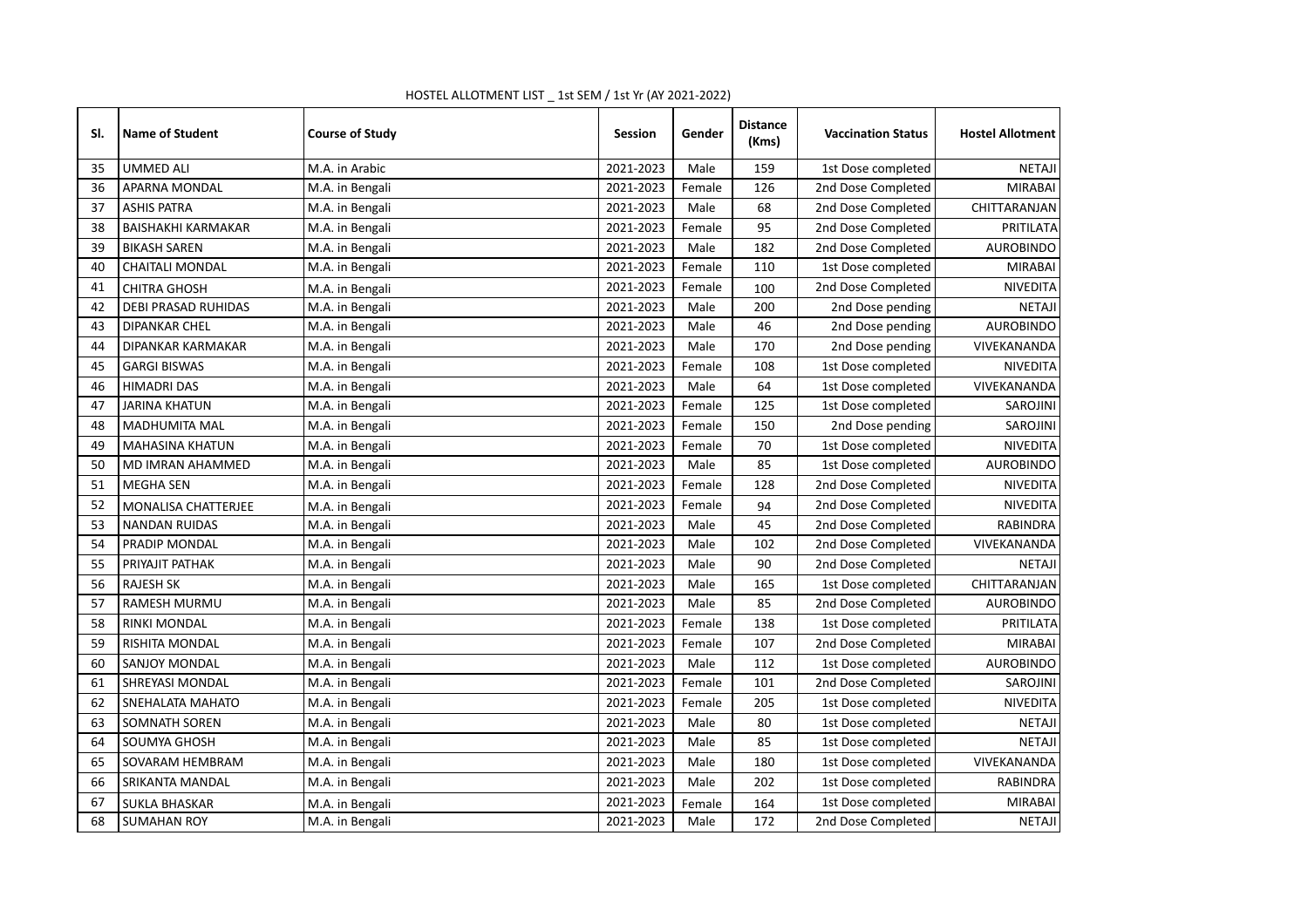| SI. | <b>Name of Student</b>    | <b>Course of Study</b> | <b>Session</b> | Gender | <b>Distance</b><br>(Kms) | <b>Vaccination Status</b> | <b>Hostel Allotment</b> |
|-----|---------------------------|------------------------|----------------|--------|--------------------------|---------------------------|-------------------------|
| 69  | <b>SUMAN MIDYA</b>        | M.A. in Bengali        | 2021-2023      | Male   | 80                       | 2nd Dose Completed        | RABINDRA                |
| 70  | <b>SUSMITA GHOSH</b>      | M.A. in Bengali        | 2021-2023      | Female | 105                      | 2nd Dose pending          | <b>MIRABAI</b>          |
| 71  | <b>SUSMITA SARKAR</b>     | M.A. in Bengali        | 2021-2023      | Female | 109                      | 2nd Dose Completed        | SAROJINI                |
| 72  | TAJ HOSSAIN KHAN          | M.A. in Bengali        | 2021-2023      | Male   | 123                      | 1st Dose completed        | <b>RABINDRA</b>         |
| 73  | <b>TUHINA DAWN</b>        | M.A. in Bengali        | 2021-2023      | Female | 93                       | 2nd Dose Completed        | PRITILATA               |
| 74  | <b>RUMPA SEN</b>          | M.A. in Education      | 2021-2023      | Female | 170                      | 2nd Dose Completed        | <b>MIRABAI</b>          |
| 75  | <b>SK SAKIL MOHOMMOD</b>  | M.A. in Education      | 2021-2023      | Male   | 77                       | 2nd Dose pending          | CHITTARANJAN            |
| 76  | <b>SURAJIT MONDAL</b>     | M.A. in Education      | 2021-2023      | Male   | 170                      | 2nd Dose pending          | CHITTARANJAN            |
| 77  | <b>ABIDA KHATUN</b>       | M.A. in English        | 2021-2023      | Female | 127                      | 1st Dose completed        | SAROJINI                |
| 78  | AFROZA BEGUM              | M.A. in English        | 2021-2023      | Female | 158                      | 2nd Dose Completed        | NIVEDITA                |
| 79  | AMISA AZAM                | M.A. in English        | 2021-2023      | Female | 141                      | 2nd Dose Completed        | PRITILATA               |
| 80  | <b>APURBA SEN</b>         | M.A. in English        | 2021-2023      | Male   | 370                      | 1st Dose completed        | <b>NETAJI</b>           |
| 81  | ARPITA MANDAL             | M.A. in English        | 2021-2023      | Female | 186                      | 2nd Dose Completed        | NIVEDITA                |
| 82  | <b>BISWAJIT MAL</b>       | M.A. in English        | 2021-2023      | Male   | 142                      | 1st Dose completed        | <b>AUROBINDO</b>        |
| 83  | <b>BITHI DALAL</b>        | M.A. in English        | 2021-2023      | Female | 90                       | 2nd Dose Completed        | SAROJINI                |
| 84  | <b>CHANDAN MANIK</b>      | M.A. in English        | 2021-2023      | Male   | 68                       | 2nd Dose Completed        | <b>AUROBINDO</b>        |
| 85  | CHIRANJIT SINHA MAHAPATRA | M.A. in English        | 2021-2023      | Male   | 147                      | 2nd Dose Completed        | VIVEKANANDA             |
| 86  | <b>GOURI MONDAL</b>       | M.A. in English        | 2021-2023      | Female | 122                      | 1st Dose completed        | <b>MIRABAI</b>          |
| 87  | <b>HASANUR HASAN</b>      | M.A. in English        | 2021-2023      | Male   | 142                      | 1st Dose completed        | <b>AUROBINDO</b>        |
| 88  | JILLEY HUMA BANU.         | M.A. in English        | 2021-2023      | Female | 144                      | 1st Dose completed        | SAROJINI                |
| 89  | <b>KANIZ FATEMA</b>       | M.A. in English        | 2021-2023      | Female | 90                       | 2nd Dose Completed        | <b>SAROJINI</b>         |
| 90  | <b>KAUSICK MALIK</b>      | M.A. in English        | 2021-2023      | Male   | 108                      | 1st Dose completed        | CHITTARANJAN            |
| 91  | KAUSTAV BHATTACHERJEE     | M.A. in English        | 2021-2023      | Male   | 80                       | 2nd Dose Completed        | CHITTARANJAN            |
| 92  | <b>MADHUMANTI MONDAL</b>  | M.A. in English        | 2021-2023      | Female | 106                      | 2nd Dose Completed        | PRITILATA               |
| 93  | <b>MANISHA MONDAL</b>     | M.A. in English        | 2021-2023      | Female | 140                      | 2nd Dose Completed        | <b>MIRABAI</b>          |
| 94  | <b>MANOJ MANDAL</b>       | M.A. in English        | 2021-2023      | Male   | 160                      | 1st Dose completed        | RABINDRA                |
| 95  | <b>MAYA KHATUN</b>        | M.A. in English        | 2021-2023      | Female | 185                      | 1st Dose completed        | <b>MIRABAI</b>          |
| 96  | <b>MIRA TUDU</b>          | M.A. in English        | 2021-2023      | Female | 130                      | 2nd Dose Completed        | NIVEDITA                |
| 97  | <b>MONIRA KHATUN</b>      | M.A. in English        | 2021-2023      | Female | 123                      | 1st Dose completed        | PRITILATA               |
| 98  | <b>NAJIBUL ISLAM</b>      | M.A. in English        | 2021-2023      | Male   | 142                      | 1st Dose completed        | <b>AUROBINDO</b>        |
| 99  | <b>NAJMA KHATUN</b>       | M.A. in English        | 2021-2023      | Female | 134                      | 2nd Dose Completed        | <b>MIRABAI</b>          |
| 100 | PRAMITA SADHUKHAN         | M.A. in English        | 2021-2023      | Female | 86                       | 1st Dose completed        | <b>MIRABAI</b>          |
| 101 | <b>RAKHI KONAI</b>        | M.A. in English        | 2021-2023      | Female | 146                      | 2nd Dose Completed        | PRITILATA               |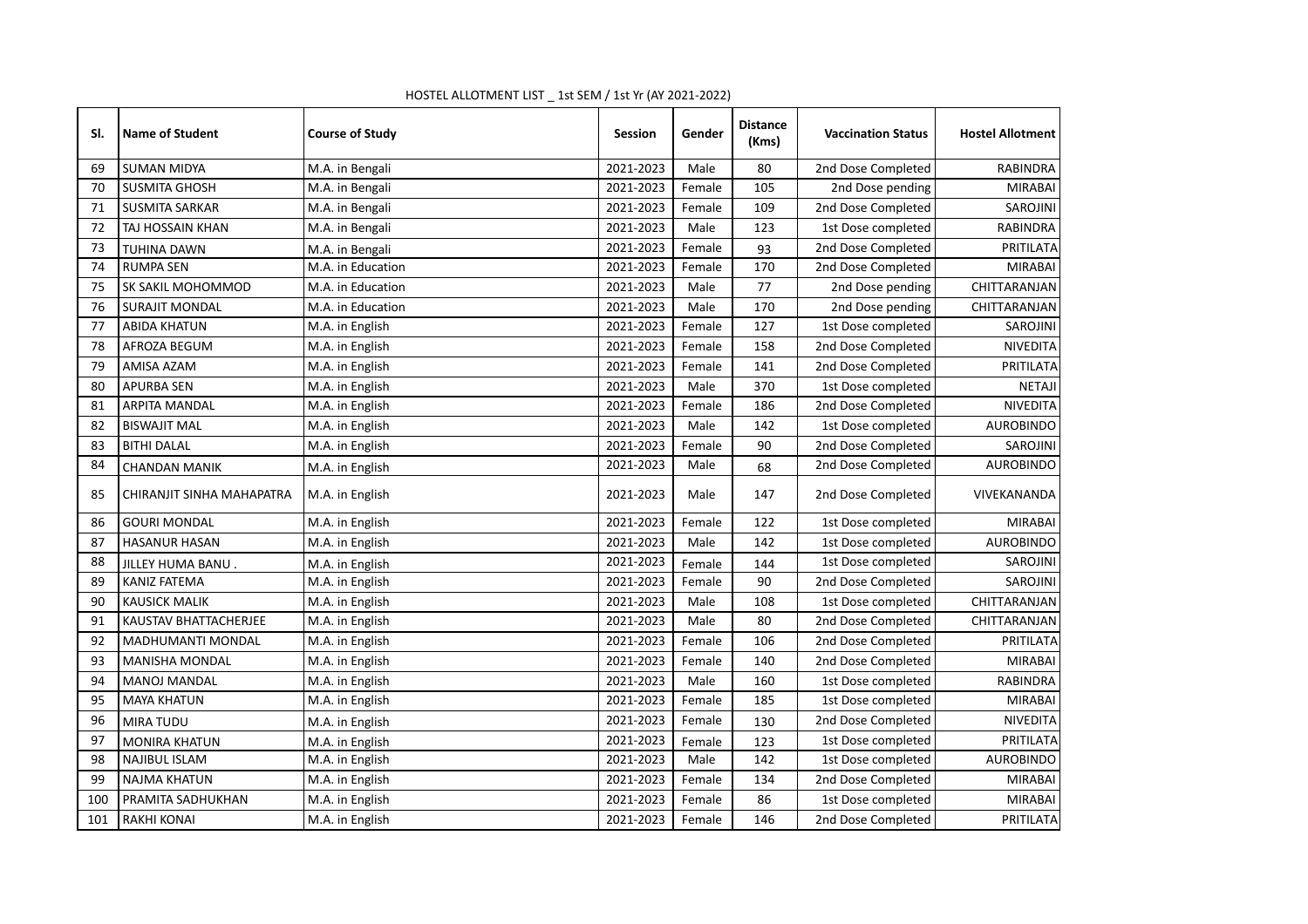| SI. | <b>Name of Student</b>    | <b>Course of Study</b> | <b>Session</b> | Gender | <b>Distance</b><br>(Kms) | <b>Vaccination Status</b> | <b>Hostel Allotment</b> |
|-----|---------------------------|------------------------|----------------|--------|--------------------------|---------------------------|-------------------------|
| 102 | <b>RASIDUL ISLAM</b>      | M.A. in English        | 2021-2023      | Male   | 125                      | 1st Dose completed        | <b>AUROBINDO</b>        |
| 103 | <b>ROHIT DAS</b>          | M.A. in English        | 2021-2023      | Male   | 130                      | 1st Dose completed        | <b>NETAJI</b>           |
| 104 | RUBAIYA SULTANA           | M.A. in English        | 2021-2023      | Female | 126                      | 2nd Dose pending          | NIVEDITA                |
| 105 | <b>SAIMA PARVIN</b>       | M.A. in English        | 2021-2023      | Female | 153                      | 1st Dose completed        | NIVEDITA                |
| 106 | SANGITA NAG               | M.A. in English        | 2021-2023      | Female | 98                       | 2nd Dose Completed        | SAROJINI                |
| 107 | <b>SAURAV HALDAR</b>      | M.A. in English        | 2021-2023      | Male   | 155                      | 2nd Dose Completed        | VIVEKANANDA             |
| 108 | SHRIPARNA MUKHERJEE       | M.A. in English        | 2021-2023      | Female | 112                      | 2nd Dose Completed        | PRITILATA               |
| 109 | <b>SUBHAM PANJA</b>       | M.A. in English        | 2021-2023      | Male   | 34                       | 1st Dose completed        | <b>RABINDRA</b>         |
| 110 | <b>SUSMITA MONDAL</b>     | M.A. in English        | 2021-2023      | Female | 105                      | 2nd Dose Completed        | <b>MIRABAI</b>          |
| 111 | <b>SUSMITA MONDAL</b>     | M.A. in English        | 2021-2023      | Female | 106                      | 2nd Dose Completed        | PRITILATA               |
| 112 | TAMOGHNA MUKHERJEE        | M.A. in English        | 2021-2023      | Male   | 87                       | 2nd Dose Completed        | VIVEKANANDA             |
| 113 | <b>TRISHA CHAKRABORTY</b> | M.A. in English        | 2021-2023      | Female | 87                       | 2nd Dose Completed        | <b>NIVEDITA</b>         |
| 114 | AISHORYA CHANDRA          | M.A. in Hindi          | 2021-2023      | Female | 122                      | 2nd Dose Completed        | <b>MIRABAI</b>          |
| 115 | SOURAV SAHANI             | M.A. in Hindi          | 2021-2023      | Male   | 157                      | 2nd Dose Completed        | CHITTARANJAN            |
| 116 | SUGANDHI KUMARI YADAV     | M.A. in Hindi          | 2021-2023      | Female | 126                      | 1st Dose completed        | PRITILATA               |
| 117 | <b>AISHI BANERJEE</b>     | M.A. in History        | 2021-2023      | Female | 122                      | 2nd Dose Completed        | PRITILATA               |
| 118 | <b>AMIT SARKAR</b>        | M.A. in History        | 2021-2023      | Male   | 151                      | 2nd Dose Completed        | RABINDRA                |
| 119 | ANIMA BHATTACHARYA        | M.A. in History        | 2021-2023      | Female | 102                      | 1st Dose completed        | <b>MIRABAI</b>          |
| 120 | <b>ANTARA MUKHERJEE</b>   | M.A. in History        | 2021-2023      | Female | 123                      | 1st Dose completed        | PRITILATA               |
| 121 | <b>BAISAKHI MONDAL</b>    | M.A. in History        | 2021-2023      | Female | 109                      | 1st Dose completed        | <b>MIRABAI</b>          |
| 122 | <b>BIPASA BISWAS</b>      | M.A. in History        | 2021-2023      | Female | 111                      | 1st Dose completed        | <b>MIRABAI</b>          |
| 123 | <b>CHANDAN SARKAR</b>     | M.A. in History        | 2021-2023      | Male   | 170                      | 1st Dose completed        | <b>AUROBINDO</b>        |
| 124 | <b>CHINMOY MASANTA</b>    | M.A. in History        | 2021-2023      | Male   | 164                      | 1st Dose completed        | <b>NETAJI</b>           |
| 125 | <b>DEBASISH ROY</b>       | M.A. in History        | 2021-2023      | Male   | 551                      | 1st Dose completed        | VIVEKANANDA             |
| 126 | <b>FATEMA KHATUN</b>      | M.A. in History        | 2021-2023      | Female | 115                      | 1st Dose completed        | PRITILATA               |
| 127 | <b>JAHANGIR SEKH</b>      | M.A. in History        | 2021-2023      | Male   | 188                      | 1st Dose completed        | CHITTARANJAN            |
| 128 | <b>JHUMPA HAZRA</b>       | M.A. in History        | 2021-2023      | Female | 90                       | 1st Dose completed        | <b>NIVEDITA</b>         |
| 129 | <b>MAHADEV GHOSH</b>      | M.A. in History        | 2021-2023      | Male   | 123                      | 2nd Dose Completed        | VIVEKANANDA             |
| 130 | <b>MANISHA KAR</b>        | M.A. in History        | 2021-2023      | Female | 111                      | 2nd Dose Completed        | <b>SAROJINI</b>         |
| 131 | <b>MEGHA CHOWDHURY</b>    | M.A. in History        | 2021-2023      | Female | 150                      | 1st Dose completed        | <b>NIVEDITA</b>         |
| 132 | MOUMITA MULA              | M.A. in History        | 2021-2023      | Female | 70                       | 1st Dose completed        | SAROJINI                |
| 133 | <b>NADIRA BEGAM</b>       | M.A. in History        | 2021-2023      | Female | 172                      | 2nd Dose Completed        | NIVEDITA                |
| 134 | <b>NAMITA MAHATO</b>      | M.A. in History        | 2021-2023      | Female | 201                      | 2nd Dose Completed        | PRITILATA               |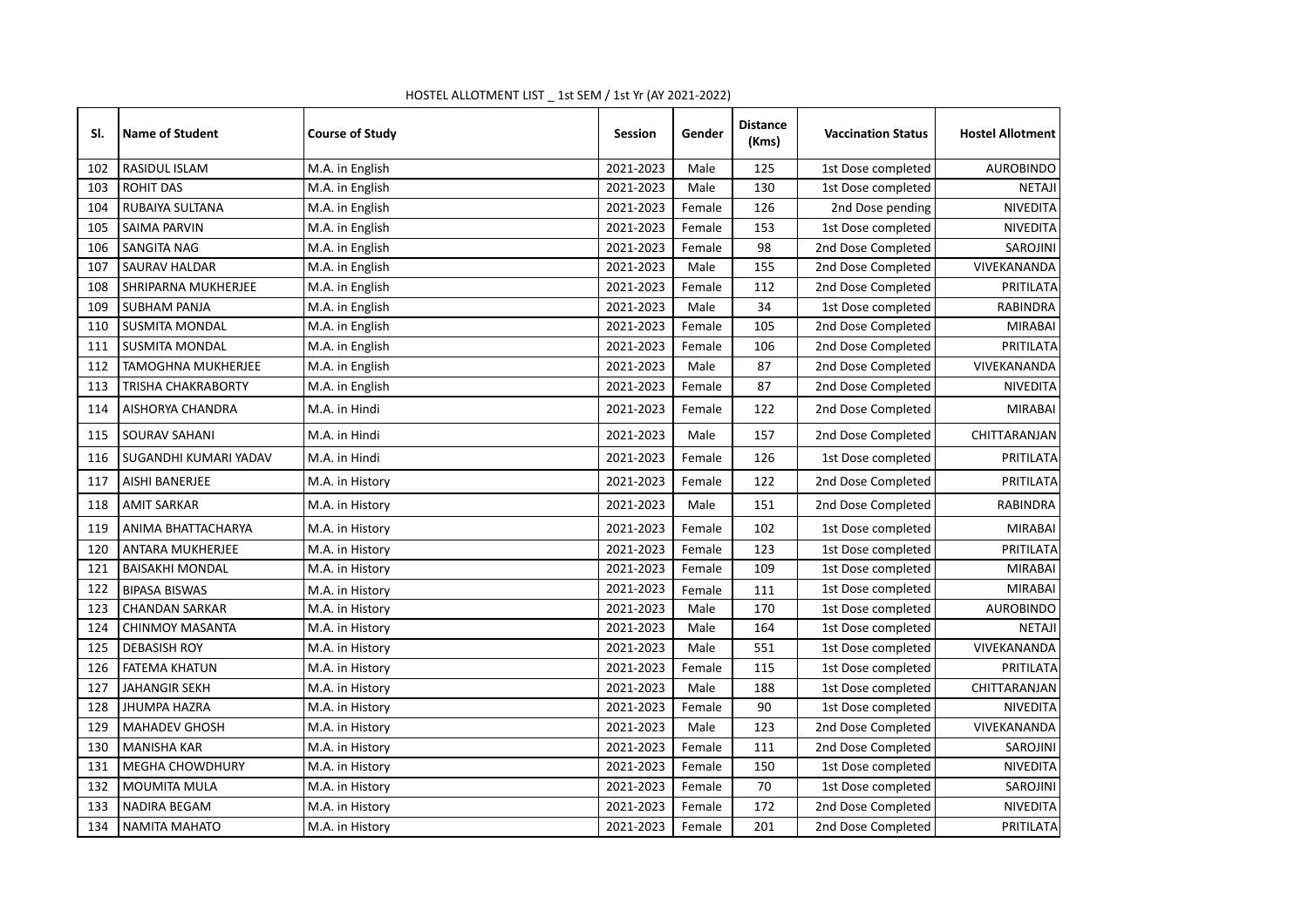| SI. | <b>Name of Student</b> | <b>Course of Study</b>     | <b>Session</b> | Gender | <b>Distance</b><br>(Kms) | <b>Vaccination Status</b> | <b>Hostel Allotment</b> |
|-----|------------------------|----------------------------|----------------|--------|--------------------------|---------------------------|-------------------------|
| 135 | <b>NARGIS KHATUN</b>   | M.A. in History            | 2021-2023      | Female | 130                      | 2nd Dose Completed        | <b>MIRABAI</b>          |
| 136 | <b>NILIMA MAHATO</b>   | M.A. in History            | 2021-2023      | Female | 201                      | 2nd Dose Completed        | <b>NIVEDITA</b>         |
| 137 | NIRUPAMA DEY           | M.A. in History            | 2021-2023      | Female | 109                      | 1st Dose completed        | SAROJINI                |
| 138 | <b>RAJESH MONDAL</b>   | M.A. in History            | 2021-2023      | Male   | 99                       | 2nd Dose Completed        | CHITTARANJAN            |
| 139 | RIMPA CHATTERJEE       | M.A. in History            | 2021-2023      | Female | 70                       | 2nd Dose Completed        | SAROJINI                |
| 140 | <b>RITESH MAHATO</b>   | M.A. in History            | 2021-2023      | Male   | 205                      | 2nd Dose pending          | <b>NETAJI</b>           |
| 141 | SATARUPA MAHATO        | M.A. in History            | 2021-2023      | Female | 208                      | 2nd Dose Completed        | <b>MIRABAI</b>          |
| 142 | SHREYASHI ADHIKARI     | M.A. in History            | 2021-2023      | Female | 189                      | 2nd Dose Completed        | <b>NIVEDITA</b>         |
| 143 | <b>SK BARKAT</b>       | M.A. in History            | 2021-2023      | Male   | 70                       | 2nd Dose pending          | <b>AUROBINDO</b>        |
| 144 | <b>SUFIA ALAM</b>      | M.A. in History            | 2021-2023      | Female | 90                       | 2nd Dose pending          | PRITILATA               |
| 145 | <b>SUFIYA SULTANA</b>  | M.A. in History            | 2021-2023      | Female | 109                      | 1st Dose completed        | SAROJINI                |
| 146 | <b>TANMAY GHOSH</b>    | M.A. in History            | 2021-2023      | Male   | 170                      | 2nd Dose Completed        | RABINDRA                |
| 147 | <b>AKASH GORAI</b>     | M.A. in Mass Communication | 2021-2023      | Male   | 106                      | 2nd Dose Completed        | <b>AUROBINDO</b>        |
| 148 | <b>DEBABRATA SINGH</b> | M.A. in Mass Communication | 2021-2023      | Male   | 153                      | 2nd Dose Completed        | VIVEKANANDA             |
| 149 | <b>MOLOY SARKAR</b>    | M.A. in Mass Communication | 2021-2023      | Male   | 148                      | 2nd Dose Completed        | CHITTARANJAN            |
| 150 | SAROJ MANDAL           | M.A. in Mass Communication | 2021-2023      | Male   | 120                      | 2nd Dose Completed        | <b>NETAJI</b>           |
| 151 | SHRESTHA MUKHERJEE     | M.A. in Mass Communication | 2021-2023      | Female | 117                      | 2nd Dose Completed        | PRITILATA               |
| 152 | <b>SUTAPA KUNDU</b>    | M.A. in Mass Communication | 2021-2023      | Female | 119                      | 2nd Dose Completed        | <b>MIRABAI</b>          |
| 153 | <b>TWENKELL BISWAS</b> | M.A. in Mass Communication | 2021-2023      | Female | 117                      | 2nd Dose Completed        | SAROJINI                |
| 154 | <b>ABHISEK MONDAL</b>  | M.A. in Philosophy         | 2021-2023      | Male   | 104                      | 2nd Dose Completed        | <b>AUROBINDO</b>        |
| 155 | <b>AKSHAY ADHIKARY</b> | M.A. in Philosophy         | 2021-2023      | Male   | 98                       | 1st Dose completed        | <b>AUROBINDO</b>        |
| 156 | <b>ANUP BAIRAGI</b>    | M.A. in Philosophy         | 2021-2023      | Male   | 62                       | 2nd Dose Completed        | CHITTARANJAN            |
| 157 | ANUSUA MONDAL          | M.A. in Philosophy         | 2021-2023      | Female | 137                      | 2nd Dose Completed        | SAROJINI                |
| 158 | APURBA MONDAL          | M.A. in Philosophy         | 2021-2023      | Male   | 130                      | 2nd Dose Completed        | <b>RABINDRA</b>         |
| 159 | <b>ARUNIMA SIL</b>     | M.A. in Philosophy         | 2021-2023      | Female | 98                       | 2nd Dose pending          | SAROJINI                |
| 160 | <b>ATIKUR RAHAMAN</b>  | M.A. in Philosophy         | 2021-2023      | Male   | 71                       | 1st Dose completed        | <b>NETAJI</b>           |
| 161 | CHHANDA MONDAL         | M.A. in Philosophy         | 2021-2023      | Female | 140                      | 2nd Dose Completed        | SAROJINI                |
| 162 | <b>DIPAK DAS</b>       | M.A. in Philosophy         | 2021-2023      | Male   | 88                       | 1st Dose completed        | CHITTARANJAN            |
| 163 | DIPKUMAR MONDAL        | M.A. in Philosophy         | 2021-2023      | Male   | 39                       | 1st Dose completed        | <b>AUROBINDO</b>        |
| 164 | <b>DISHA MONDAL</b>    | M.A. in Philosophy         | 2021-2023      | Female | 106                      | 1st Dose completed        | <b>MIRABAI</b>          |
| 165 | <b>JOYDEB MUMRU</b>    | M.A. in Philosophy         | 2021-2023      | Male   | 61                       | 2nd Dose pending          | <b>RABINDRA</b>         |
| 166 | KAZI SAKLIN MUSTAK     | M.A. in Philosophy         | 2021-2023      | Male   | 59                       | 1st Dose completed        | VIVEKANANDA             |
| 167 | <b>KRISHNA PATRA</b>   | M.A. in Philosophy         | 2021-2023      | Female | 107                      | 1st Dose completed        | PRITILATA               |
| 168 | <b>MILAN BISWAS</b>    | M.A. in Philosophy         | 2021-2023      | Male   | 316                      | 2nd Dose Completed        | CHITTARANJAN            |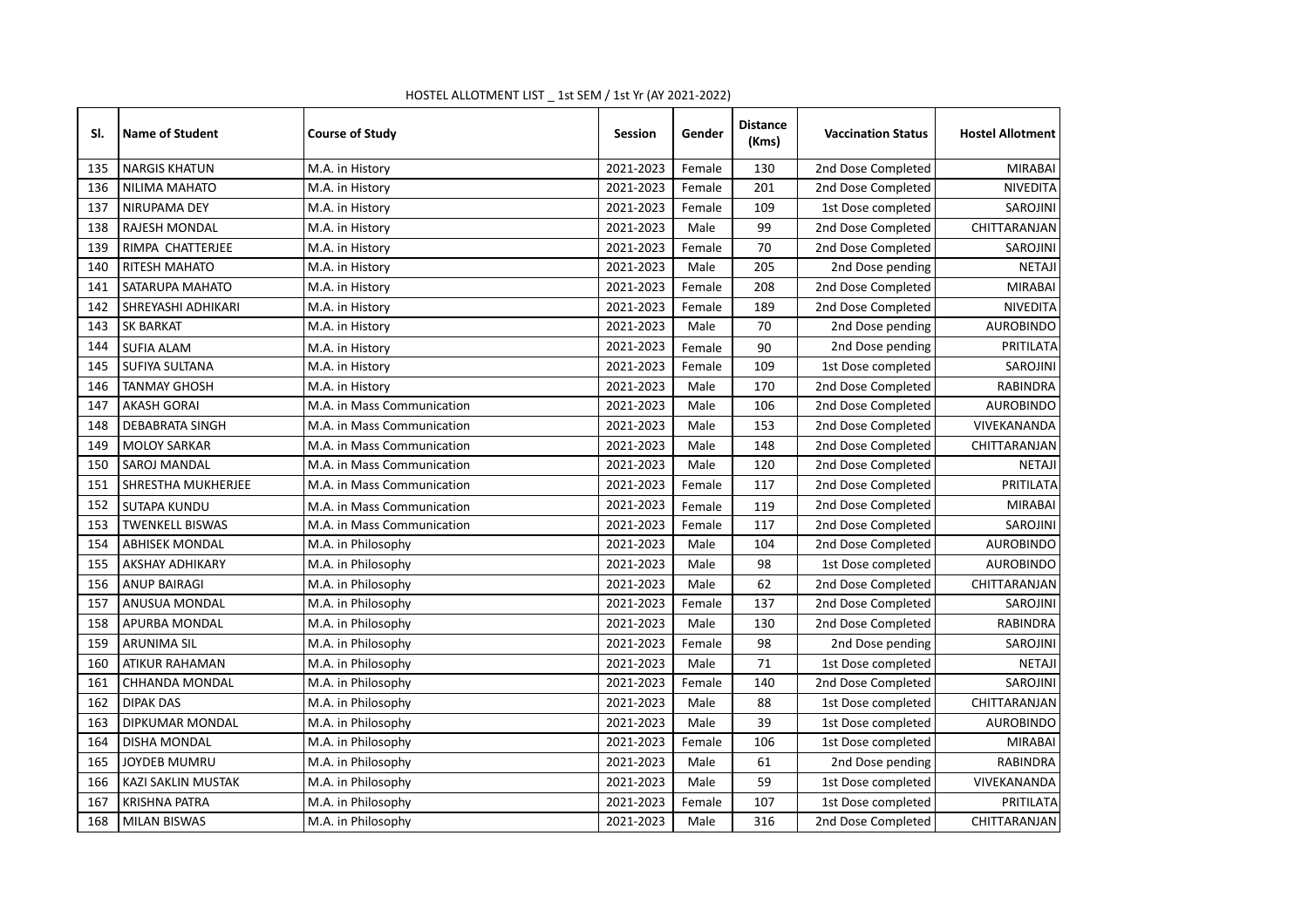| SI. | <b>Name of Student</b>  | <b>Course of Study</b>    | <b>Session</b> | Gender | <b>Distance</b><br>(Kms) | <b>Vaccination Status</b> | <b>Hostel Allotment</b> |
|-----|-------------------------|---------------------------|----------------|--------|--------------------------|---------------------------|-------------------------|
| 169 | <b>MOUSUMI GHOSH</b>    | M.A. in Philosophy        | 2021-2023      | Female | 100                      | 2nd Dose Completed        | <b>MIRABAI</b>          |
| 170 | PRANESWAR DAS           | M.A. in Philosophy        | 2021-2023      | Male   | 81                       | 2nd Dose pending          | VIVEKANANDA             |
| 171 | PRIYANKA GUCHHAIT       | M.A. in Philosophy        | 2021-2023      | Female | 109                      | 1st Dose completed        | PRITILATA               |
| 172 | RAJKUMAR MONDAL         | M.A. in Philosophy        | 2021-2023      | Male   | 65                       | 1st Dose completed        | CHITTARANJAN            |
| 173 | RIMPA BISWAS            | M.A. in Philosophy        | 2021-2023      | Female | 145                      | 2nd Dose pending          | <b>MIRABAI</b>          |
| 174 | SAMPA DUTTA             | M.A. in Philosophy        | 2021-2023      | Female | 100                      | 2nd Dose Completed        | <b>NIVEDITA</b>         |
| 175 | SANGLIPTA BHADURI       | M.A. in Philosophy        | 2021-2023      | Female | 116                      | 2nd Dose Completed        | PRITILATA               |
| 176 | SATABDI BERA            | M.A. in Philosophy        | 2021-2023      | Female | 142                      | 1st Dose completed        | <b>MIRABAI</b>          |
| 177 | <b>SATNAM RUIDAS</b>    | M.A. in Philosophy        | 2021-2023      | Male   | 133                      | 2nd Dose Completed        | VIVEKANANDA             |
| 178 | <b>SUKRITI DAS</b>      | M.A. in Philosophy        | 2021-2023      | Female | 107                      | 1st Dose completed        | <b>NIVEDITA</b>         |
| 179 | <b>UMA MONDAL</b>       | M.A. in Philosophy        | 2021-2023      | Female | 157                      | 1st Dose completed        | <b>NIVEDITA</b>         |
| 180 | <b>APARNA DAS</b>       | M.A. in Political Science | 2021-2023      | Female | 114                      | 1st Dose completed        | <b>SAROJINI</b>         |
| 181 | ASHIKBILLA KHAN         | M.A. in Political Science | 2021-2023      | Male   | 116                      | 2nd Dose Completed        | RABINDRA                |
| 182 | <b>AYAN PAUL</b>        | M.A. in Political Science | 2021-2023      | Male   | 75                       | 2nd Dose Completed        | <b>NETAJI</b>           |
| 183 | <b>BISWAJIT GHOSH</b>   | M.A. in Political Science | 2021-2023      | Male   | 135                      | 1st Dose completed        | <b>AUROBINDO</b>        |
| 184 | <b>DAKTAR MAJHI</b>     | M.A. in Political Science | 2021-2023      | Male   | 230                      | 1st Dose completed        | VIVEKANANDA             |
| 185 | DHANANJOY MAHATO        | M.A. in Political Science | 2021-2023      | Male   | 200                      | 1st Dose completed        | <b>RABINDRA</b>         |
| 186 | <b>EKTIAR HOSSAIN</b>   | M.A. in Political Science | 2021-2023      | Male   | 191                      | 2nd Dose Completed        | <b>RABINDRA</b>         |
| 187 | <b>EMDADUL SK</b>       | M.A. in Political Science | 2021-2023      | Male   | 178                      | 1st Dose completed        | CHITTARANJAN            |
| 188 | <b>HAFIJUL SK</b>       | M.A. in Political Science | 2021-2023      | Male   | 55                       | 1st Dose completed        | CHITTARANJAN            |
| 189 | <b>JISHNU KAR</b>       | M.A. in Political Science | 2021-2023      | Male   | 132                      | 1st Dose completed        | <b>NETAJI</b>           |
| 190 | <b>KALUM ALI</b>        | M.A. in Political Science | 2021-2023      | Male   | 170                      | 2nd Dose Completed        | VIVEKANANDA             |
| 191 | <b>MADHAI DAS</b>       | M.A. in Political Science | 2021-2023      | Male   | 110                      | 1st Dose completed        | CHITTARANJAN            |
| 192 | MD MUKLESUR RAHAMN      | M.A. in Political Science | 2021-2023      | Male   | 194                      | 2nd Dose Completed        | RABINDRA                |
| 193 | <b>NABIN DEY</b>        | M.A. in Political Science | 2021-2023      | Male   | 112                      | 2nd Dose Completed        | <b>AUROBINDO</b>        |
| 194 | PRIYANKA DAS            | M.A. in Political Science | 2021-2023      | Female | 85                       | 2nd Dose Completed        | PRITILATA               |
| 195 | <b>SATHI MONDAL</b>     | M.A. in Political Science | 2021-2023      | Female | 160                      | 1st Dose completed        | SAROJINI                |
| 196 | SHUBHENDU MAHATO        | M.A. in Political Science | 2021-2023      | Male   | 216                      | 2nd Dose Completed        | <b>NETAJI</b>           |
| 197 | SOVANDEB CHATTERJEE     | M.A. in Political Science | 2021-2023      | Male   | 80                       | 2nd Dose Completed        | VIVEKANANDA             |
| 198 | <b>SUFIA KHATUN</b>     | M.A. in Political Science | 2021-2023      | Female | 92                       | 2nd Dose pending          | <b>MIRABAI</b>          |
| 199 | <b>TOHOMINA KHATUN</b>  | M.A. in Political Science | 2021-2023      | Female | 150                      | 2nd Dose Completed        | <b>MIRABAI</b>          |
| 200 | <b>TRISHA MUKHERJEE</b> | M.A. in Political Science | 2021-2023      | Female | 113                      | 2nd Dose Completed        | NIVEDITA                |
| 201 | <b>MOUSHOMI KORA</b>    | M.A. in Sanskrit          | 2021-2023      | Female | 110                      | 1st Dose completed        | <b>MIRABAI</b>          |
| 202 | PINTU DAS               | M.A. in Sanskrit          | 2021-2023      | Male   | 116                      | 1st Dose completed        | <b>NETAJI</b>           |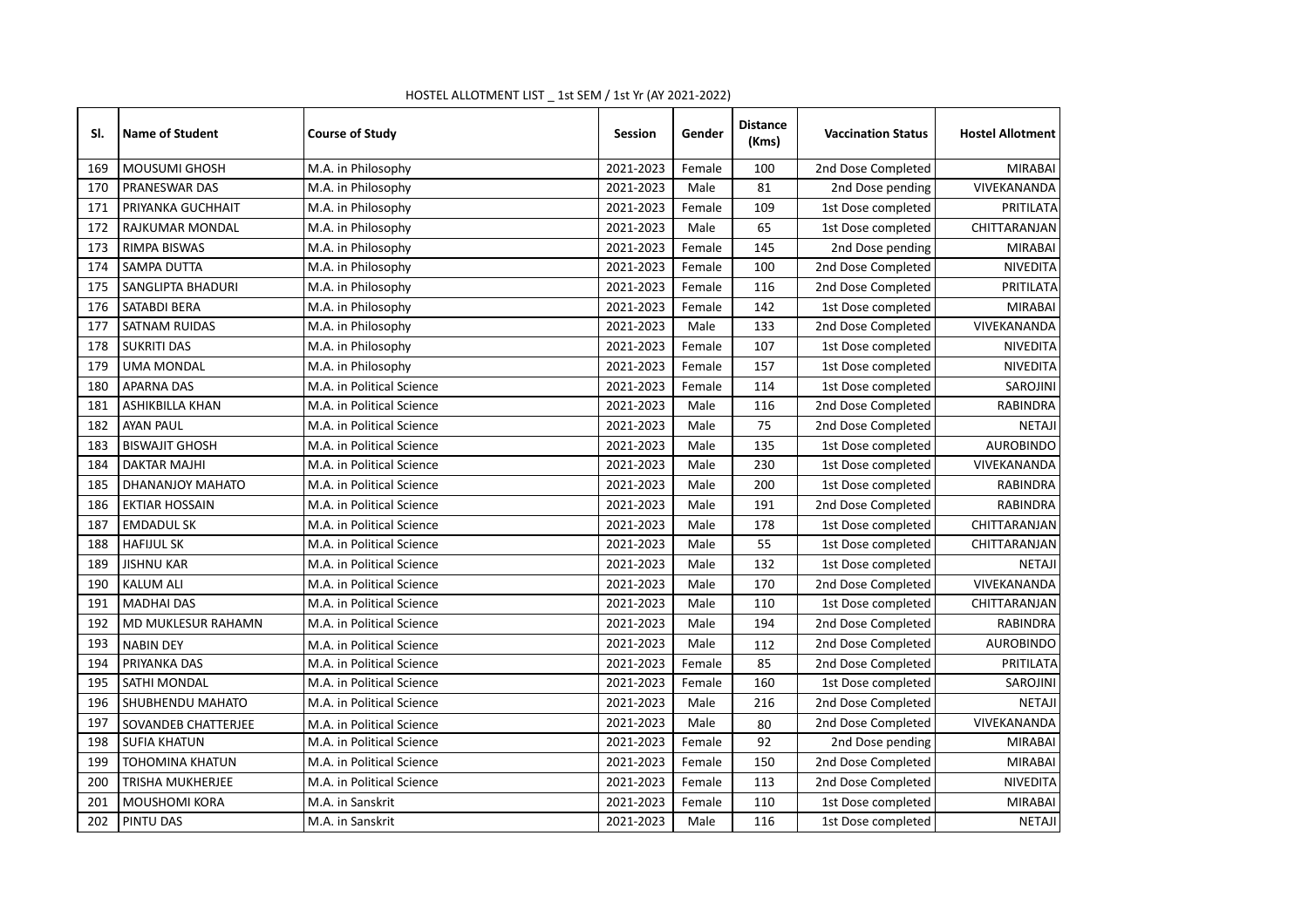| SI. | <b>Name of Student</b>   | <b>Course of Study</b>  | <b>Session</b> | Gender | <b>Distance</b><br>(Kms) | <b>Vaccination Status</b> | <b>Hostel Allotment</b> |
|-----|--------------------------|-------------------------|----------------|--------|--------------------------|---------------------------|-------------------------|
| 203 | PRIYANKA SARKAR          | M.A. in Sanskrit        | 2021-2023      | Female | 165                      | 2nd Dose Completed        | <b>MIRABAI</b>          |
| 204 | <b>RAJU PAL</b>          | M.A. in Sanskrit        | 2021-2023      | Male   | 122                      | 1st Dose completed        | CHITTARANJAN            |
| 205 | <b>RAMA DAS</b>          | M.A. in Sanskrit        | 2021-2023      | Female | 95                       | 1st Dose completed        | <b>NIVEDITA</b>         |
| 206 | SANJAY MAHATO            | M.A. in Sanskrit        | 2021-2023      | Male   | 227                      | 2nd Dose Completed        | <b>RABINDRA</b>         |
| 207 | <b>SOUTI SAHA</b>        | M.A. in Sanskrit        | 2021-2023      | Female | 115                      | 2nd Dose Completed        | SAROJINI                |
| 208 | <b>SOUVIK BISWAS</b>     | M.A. in Sanskrit        | 2021-2023      | Male   | 51                       | 1st Dose completed        | <b>AUROBINDO</b>        |
| 209 | SUDIPTA MONDAL           | M.A. in Sanskrit        | 2021-2023      | Female | 135                      | 2nd Dose Completed        | PRITILATA               |
| 210 | <b>SUMATI KISKU</b>      | M.A. in Sanskrit        | 2021-2023      | Female | 149                      | 1st Dose completed        | <b>SAROJINI</b>         |
| 211 | <b>UDAY BAURI</b>        | M.A. in Sanskrit        | 2021-2023      | Male   | 110                      | 1st Dose completed        | VIVEKANANDA             |
| 212 | <b>URMI BHAKAT</b>       | M.A. in Sanskrit        | 2021-2023      | Female | 120                      | 2nd Dose Completed        | PRITILATA               |
| 213 | CHITTARANJAN MAHATA      | M.A. in Santali         | 2021-2023      | Male   | 203                      | 1st Dose completed        | <b>AUROBINDO</b>        |
| 214 | NITISH HEMBRAM           | M.A. in Santali         | 2021-2023      | Male   | 195                      | 2nd Dose Completed        | CHITTARANJAN            |
| 215 | RAMDHAN MURMU            | M.A. in Santali         | 2021-2023      | Male   | 160                      | 1st Dose completed        | <b>NETAJI</b>           |
| 216 | <b>BIKRAM DAS</b>        | M.A. in Sociology       | 2021-2023      | Male   | 630                      | 2nd Dose Completed        | CHITTARANJAN            |
| 217 | <b>MANASHI MISHRA</b>    | M.A. in Sociology       | 2021-2023      | Female | 120                      | 2nd Dose Completed        | SAROJINI                |
| 218 | <b>OLY CHOWDHURY</b>     | M.A. in Sociology       | 2021-2023      | Female | 153                      | 2nd Dose Completed        | NIVEDITA                |
| 219 | PIU MANDAL               | M.A. in Sociology       | 2021-2023      | Female | 98                       | 2nd Dose pending          | <b>NIVEDITA</b>         |
| 220 | RAHIMA KHATUN            | M.A. in Sociology       | 2021-2023      | Female | 336                      | 2nd Dose Completed        | PRITILATA               |
| 221 | <b>BISHNUPRIYA KUNDU</b> | M.A. in Women's Studies | 2021-2023      | Female | 154                      | 2nd Dose Completed        | SAROJINI                |
| 222 | <b>BITHI BISWAS</b>      | M.A. in Women's Studies | 2021-2023      | Female | 93                       | 2nd Dose Completed        | SAROJINI                |
| 223 | <b>DASHOMI MAHARA</b>    | M.A. in Women's Studies | 2021-2023      | Female | 167                      | 2nd Dose Completed        | PRITILATA               |
| 224 | <b>REKHA SHIT</b>        | M.A. in Women's Studies | 2021-2023      | Female | 111                      | 2nd Dose Completed        | PRITILATA               |
| 225 | <b>RIYA NANDI</b>        | M.A. in Women's Studies | 2021-2023      | Female | 153                      | 2nd Dose Completed        | NIVEDITA                |
| 226 | <b>SAJAL BHALLA</b>      | M.A. in Women's Studies | 2021-2023      | Male   | 120                      | 1st Dose completed        | <b>NETAJI</b>           |
| 227 | <b>SALMA KHATUN</b>      | M.A. in Women's Studies | 2021-2023      | Female | 94                       | 2nd Dose Completed        | <b>MIRABAI</b>          |
| 228 | SANCHARI DATTA           | M.A. in Women's Studies | 2021-2023      | Female | 647                      | 2nd Dose Completed        | SAROJINI                |
| 229 | <b>SANJOY TUDU</b>       | M.A. in Women's Studies | 2021-2023      | Male   | 196                      | 2nd Dose pending          | <b>NETAJI</b>           |
| 230 | <b>ALIMA KHATUN</b>      | M.A./M.Sc. in Geography | 2021-2023      | Female | 80                       | 2nd Dose Completed        | SAROJINI                |
| 231 | <b>ANKITA DAN</b>        | M.A./M.Sc. in Geography | 2021-2023      | Female | 115                      | 2nd Dose Completed        | PRITILATA               |
| 232 | <b>ANTORA MOHANTA</b>    | M.A./M.Sc. in Geography | 2021-2023      | Female | 125                      | 2nd Dose Completed        | <b>MIRABAI</b>          |
| 233 | <b>ANUSHREE BHOWMIK</b>  | M.A./M.Sc. in Geography | 2021-2023      | Female | 98                       | 2nd Dose Completed        | <b>NIVEDITA</b>         |
| 234 | ARPAN BHATTACHARYA       | M.A./M.Sc. in Geography | 2021-2023      | Male   | 61                       | 2nd Dose Completed        | CHITTARANJAN            |
| 235 | <b>BIKRAM SAHA</b>       | M.A./M.Sc. in Geography | 2021-2023      | Male   | 64                       | 2nd Dose Completed        | CHITTARANJAN            |
| 236 | <b>JAMIMA AKTARY</b>     | M.A./M.Sc. in Geography | 2021-2023      | Female | 167                      | 2nd Dose Completed        | <b>MIRABAI</b>          |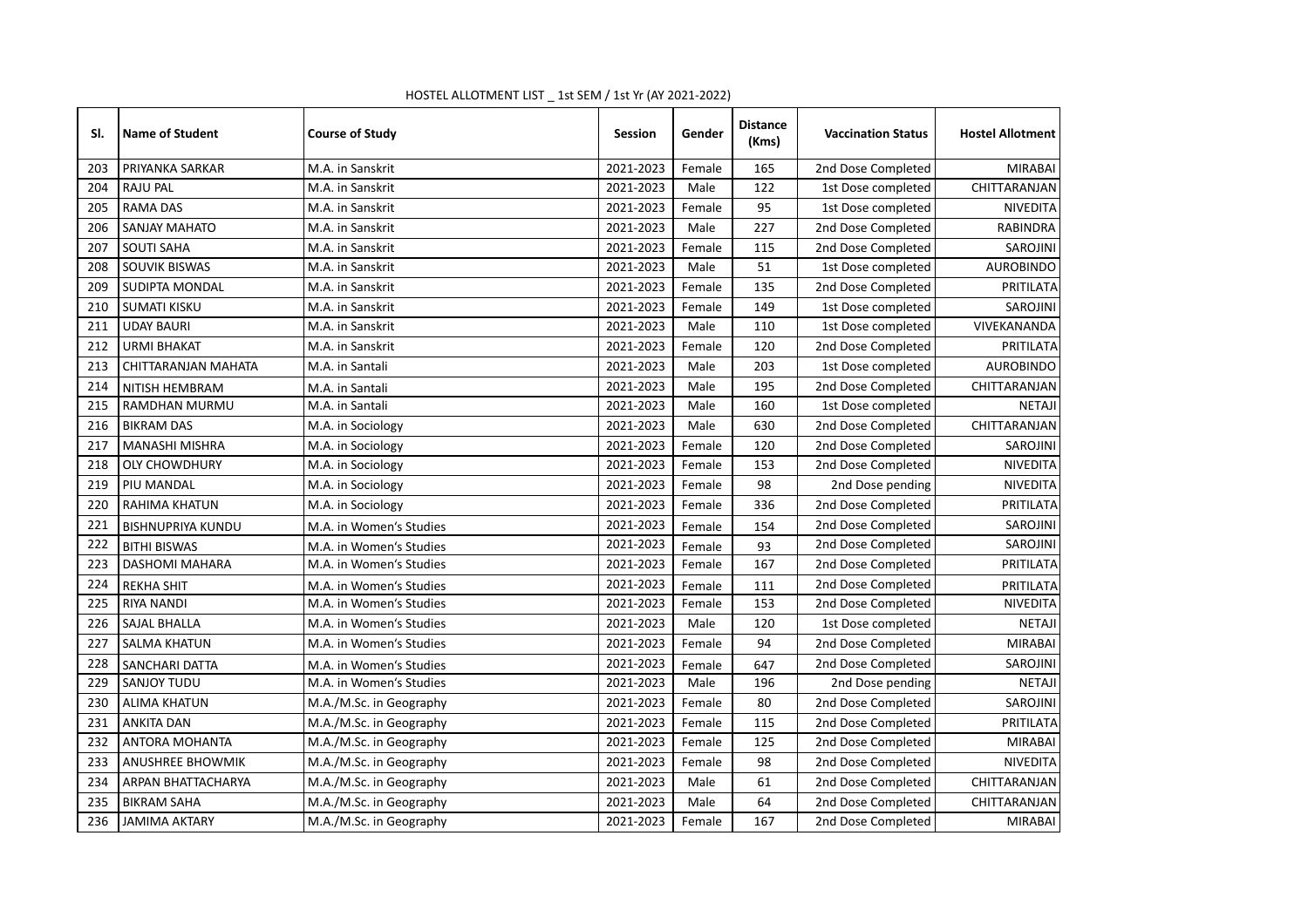| SI. | <b>Name of Student</b>    | <b>Course of Study</b>    | <b>Session</b> | Gender | <b>Distance</b><br>(Kms) | <b>Vaccination Status</b> | <b>Hostel Allotment</b> |
|-----|---------------------------|---------------------------|----------------|--------|--------------------------|---------------------------|-------------------------|
| 237 | <b>KRISHNA PRAMANIK</b>   | M.A./M.Sc. in Geography   | 2021-2023      | Female | 126                      | 2nd Dose Completed        | <b>NIVEDITA</b>         |
| 238 | <b>MD MANOWAR UDDIN</b>   | M.A./M.Sc. in Geography   | 2021-2023      | Male   | 82                       | 2nd Dose Completed        | <b>AUROBINDO</b>        |
| 239 | PARAN BANDHU PRAMANICK    | M.A./M.Sc. in Geography   | 2021-2023      | Male   | 123                      | 2nd Dose Completed        | <b>NETAJI</b>           |
| 240 | PRITAM MONDAL             | M.A./M.Sc. in Geography   | 2021-2023      | Male   | 98                       | 2nd Dose Completed        | VIVEKANANDA             |
| 241 | PRITAM MONDAL             | M.A./M.Sc. in Geography   | 2021-2023      | Male   | 98                       | 2nd Dose Completed        | VIVEKANANDA             |
| 242 | PRIYA MONDAL              | M.A./M.Sc. in Geography   | 2021-2023      | Female | 115                      | 2nd Dose Completed        | <b>NIVEDITA</b>         |
| 243 | PURNIMA MONDAL            | M.A./M.Sc. in Geography   | 2021-2023      | Female | 43                       | 2nd Dose completed        | <b>NIVEDITA</b>         |
| 244 | <b>RUMA MONDAL</b>        | M.A./M.Sc. in Geography   | 2021-2023      | Female | 90                       | 2nd Dose Completed        | SAROJINI                |
| 245 | <b>RUPALI HEMBRAM</b>     | M.A./M.Sc. in Geography   | 2021-2023      | Female | 128                      | 1st Dose completed        | <b>MIRABAI</b>          |
| 246 | <b>SACHIN KHAN</b>        | M.A./M.Sc. in Geography   | 2021-2023      | Male   | 150                      | 1st Dose completed        | <b>NETAJI</b>           |
| 247 | <b>SUBHADRA PAUL</b>      | M.A./M.Sc. in Geography   | 2021-2023      | Female | 128                      | 1st Dose completed        | PRITILATA               |
| 248 | SUCHISMITA SAHANA         | M.A./M.Sc. in Geography   | 2021-2023      | Female | 82                       | 1st Dose completed        | PRITILATA               |
| 249 | <b>TANUJA CHAKRABORTY</b> | M.A./M.Sc. in Geography   | 2021-2023      | Female | 96                       | 1st Dose completed        | SAROJINI                |
| 250 | <b>UJJWAL SARKAR</b>      | M.A./M.Sc. in Geography   | 2021-2023      | Male   | 100                      | 2nd Dose pending          | <b>AUROBINDO</b>        |
| 251 | <b>ADITI GOSWAMI</b>      | M.A./M.Sc. in Mathematics | 2021-2023      | Female | 108                      | 2nd Dose pending          | PRITILATA               |
| 252 | <b>AGAMONI SAHA</b>       | M.A./M.Sc. in Mathematics | 2021-2023      | Female | 136                      | 2nd Dose Completed        | <b>MIRABAI</b>          |
| 253 | <b>AMRITA MONDAL</b>      | M.A./M.Sc. in Mathematics | 2021-2023      | Male   | 112                      | 1st Dose completed        | <b>AUROBINDO</b>        |
| 254 | ANINDITA CHATTERJEE       | M.A./M.Sc. in Mathematics | 2021-2023      | Female | 135                      | 2nd Dose Completed        | <b>NIVEDITA</b>         |
| 255 | <b>ANUP SK</b>            | M.A./M.Sc. in Mathematics | 2021-2023      | Male   | 33                       | 1st Dose completed        | RABINDRA                |
| 256 | ANUSUYA DEY               | M.A./M.Sc. in Mathematics | 2021-2023      | Female | 73                       | 2nd Dose Completed        | SAROJINI                |
| 257 | ARGHYA MONDAL             | M.A./M.Sc. in Mathematics | 2021-2023      | Male   | 73                       | 1st Dose completed        | <b>AUROBINDO</b>        |
| 258 | ARNAB KUMAR DUTTA         | M.A./M.Sc. in Mathematics | 2021-2023      | Male   | 180                      | 2nd Dose Completed        | VIVEKANANDA             |
| 259 | <b>ARPITA BANERJEE</b>    | M.A./M.Sc. in Mathematics | 2021-2023      | Female | 130                      | 2nd Dose Completed        | SAROJINI                |
| 260 | <b>BIKRAM HALDER</b>      | M.A./M.Sc. in Mathematics | 2021-2023      | Male   | 140                      | 2nd Dose Completed        | <b>AUROBINDO</b>        |
| 261 | <b>BIKRAM MONDAL</b>      | M.A./M.Sc. in Mathematics | 2021-2023      | Male   | 140                      | 2nd Dose Completed        | CHITTARANJAN            |
| 262 | <b>DEBASISH MONDAL</b>    | M.A./M.Sc. in Mathematics | 2021-2023      | Male   | 103                      | 2nd Dose Completed        | RABINDRA                |
| 263 | <b>DEVRAJ BHANGI</b>      | M.A./M.Sc. in Mathematics | 2021-2023      | Male   | 72                       | 1st Dose completed        | CHITTARANJAN            |
| 264 | <b>DURLAV GHOSH</b>       | M.A./M.Sc. in Mathematics | 2021-2023      | Male   | 44                       | 2nd Dose Completed        | VIVEKANANDA             |
| 265 | <b>FIRDAUSI KHATUN</b>    | M.A./M.Sc. in Mathematics | 2021-2023      | Female | 50                       | 2nd Dose pending          | PRITILATA               |
| 266 | <b>ISRAK JAHAN</b>        | M.A./M.Sc. in Mathematics | 2021-2023      | Female | 91                       | 1st Dose completed        | SAROJINI                |
| 267 | <b>MANISHA MANDAL</b>     | M.A./M.Sc. in Mathematics | 2021-2023      | Female | 501                      | 1st Dose completed        | <b>NIVEDITA</b>         |
| 268 | <b>MD AFROJ</b>           | M.A./M.Sc. in Mathematics | 2021-2023      | Male   | 142                      | 1st Dose completed        | <b>NETAJI</b>           |
| 269 | MOUMITA SADHU             | M.A./M.Sc. in Mathematics | 2021-2023      | Female | 135                      | 2nd Dose Completed        | PRITILATA               |
| 270 | MOUPIYA PAL               | M.A./M.Sc. in Mathematics | 2021-2023      | Female | 75                       | 2nd Dose Completed        | SAROJINI                |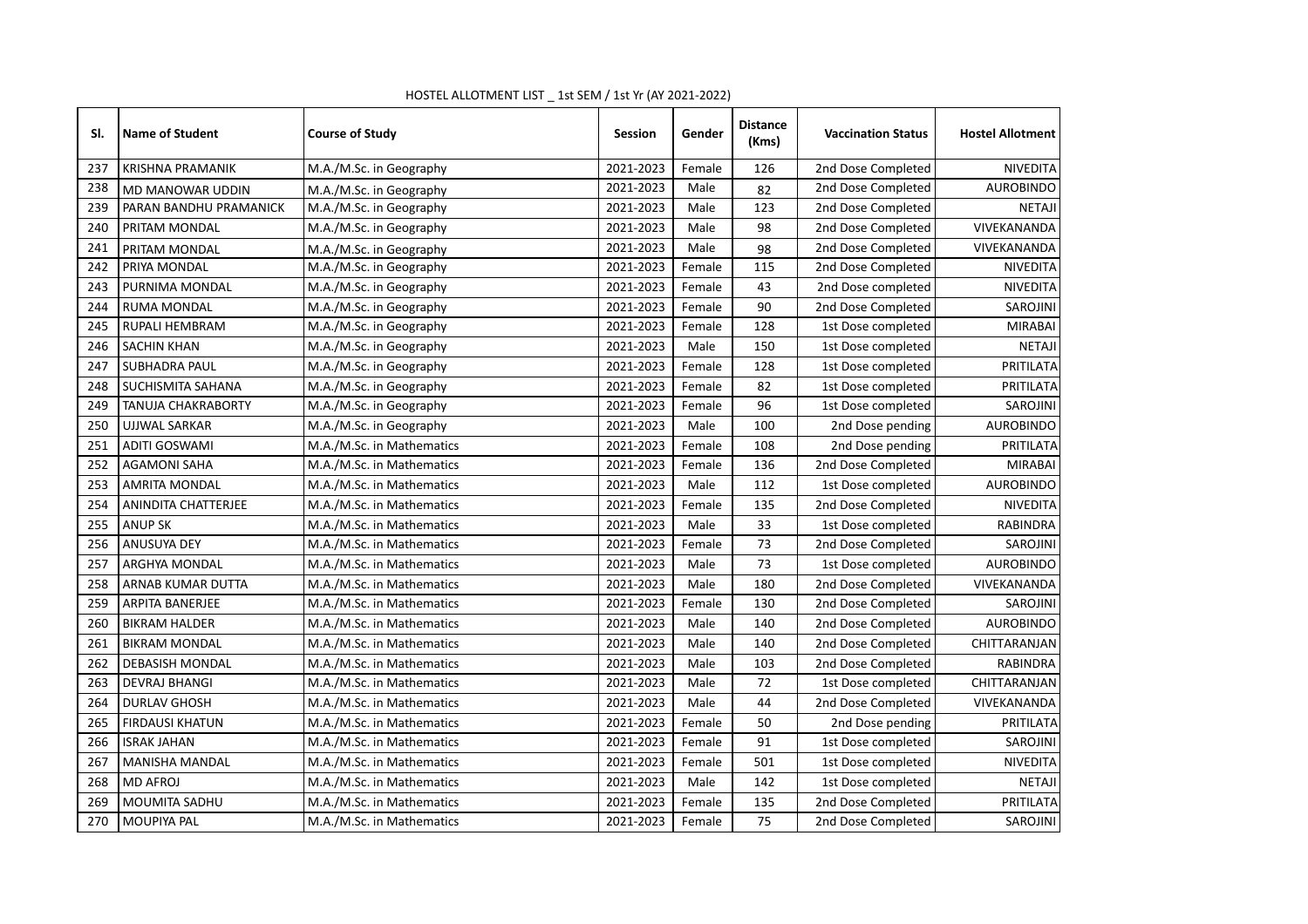| SI. | <b>Name of Student</b>   | <b>Course of Study</b>              | Session   | Gender | <b>Distance</b><br>(Kms) | <b>Vaccination Status</b> | <b>Hostel Allotment</b> |
|-----|--------------------------|-------------------------------------|-----------|--------|--------------------------|---------------------------|-------------------------|
| 271 | NABANITA PAL             | M.A./M.Sc. in Mathematics           | 2021-2023 | Female | 70                       | 2nd Dose Completed        | PRITILATA               |
| 272 | <b>NASRIN PARVIN</b>     | M.A./M.Sc. in Mathematics           | 2021-2023 | Female | 106                      | 1st Dose completed        | <b>NIVEDITA</b>         |
| 273 | <b>NAYAN GHORUI</b>      | M.A./M.Sc. in Mathematics           | 2021-2023 | Male   | 75                       | 2nd Dose Completed        | <b>NETAJI</b>           |
| 274 | <b>NISHAD PARVIN</b>     | M.A./M.Sc. in Mathematics           | 2021-2023 | Female | 130                      | 1st Dose completed        | PRITILATA               |
| 275 | <b>OLIVIYA PRAMANICK</b> | M.A./M.Sc. in Mathematics           | 2021-2023 | Female | 98                       | 2nd Dose Completed        | SAROJINI                |
| 276 | PALASH KONAI             | M.A./M.Sc. in Mathematics           | 2021-2023 | Male   | 95                       | 2nd Dose Completed        | CHITTARANJAN            |
| 277 | PATHIK KOLAY             | M.A./M.Sc. in Mathematics           | 2021-2023 | Male   | 83                       | 2nd Dose Completed        | RABINDRA                |
| 278 | POULOMI SARKAR           | M.A./M.Sc. in Mathematics           | 2021-2023 | Female | 172                      | 2nd Dose Completed        | <b>NIVEDITA</b>         |
| 279 | PRITIKANA TUDU           | M.A./M.Sc. in Mathematics           | 2021-2023 | Female | 256                      | 2nd Dose Completed        | <b>MIRABAI</b>          |
| 280 | PURBASHA MONDAL          | M.A./M.Sc. in Mathematics           | 2021-2023 | Female | 98                       | 2nd Dose Completed        | <b>MIRABAI</b>          |
| 281 | <b>RAHESH ALI</b>        | M.A./M.Sc. in Mathematics           | 2021-2023 | Male   | 144                      | 1st Dose completed        | CHITTARANJAN            |
| 282 | <b>RIMPA KHATUN</b>      | M.A./M.Sc. in Mathematics           | 2021-2023 | Female | 137                      | 1st Dose completed        | <b>MIRABAI</b>          |
| 283 | RUKSENA KHATUN           | M.A./M.Sc. in Mathematics           | 2021-2023 | Female | 131                      | 1st Dose completed        | SAROJINI                |
| 284 | <b>SANDIP PATAR</b>      | M.A./M.Sc. in Mathematics           | 2021-2023 | Male   | 73                       | 2nd Dose Completed        | <b>AUROBINDO</b>        |
| 285 | SHIKHA LOHA              | M.A./M.Sc. in Mathematics           | 2021-2023 | Female | 75                       | 2nd Dose pending          | <b>MIRABAI</b>          |
| 286 | <b>SHRABAN SARKAR</b>    | M.A./M.Sc. in Mathematics           | 2021-2023 | Male   | 100                      | 1st Dose completed        | <b>NETAJI</b>           |
| 287 | SHREYA MONDAL            | M.A./M.Sc. in Mathematics           | 2021-2023 | Female | 75                       | 2nd Dose Completed        | PRITILATA               |
| 288 | SHREYASHI ROY            | M.A./M.Sc. in Mathematics           | 2021-2023 | Female | 114                      | 2nd Dose Completed        | SAROJINI                |
| 289 | <b>SMRITI SARKAR</b>     | M.A./M.Sc. in Mathematics           | 2021-2023 | Female | 626                      | 2nd Dose Completed        | <b>NIVEDITA</b>         |
| 290 | SOUMYASHREE MANDAL       | M.A./M.Sc. in Mathematics           | 2021-2023 | Female | 254                      | 2nd Dose Completed        | PRITILATA               |
| 291 | <b>SOUTIK BISWAS</b>     | M.A./M.Sc. in Mathematics           | 2021-2023 | Male   | 52                       | 1st Dose completed        | <b>AUROBINDO</b>        |
| 292 | SUBRATA MONDAL           | M.A./M.Sc. in Mathematics           | 2021-2023 | Male   | 127                      | 2nd Dose Completed        | <b>AUROBINDO</b>        |
| 293 | <b>SUDIPA SARKAR</b>     | M.A./M.Sc. in Mathematics           | 2021-2023 | Female | 98                       | 1st Dose completed        | NIVEDITA                |
| 294 | SUFIYA SULTANA           | M.A./M.Sc. in Mathematics           | 2021-2023 | Female | 160                      | 2nd Dose Completed        | <b>MIRABAI</b>          |
| 295 | <b>SUJOY MONDAL</b>      | M.A./M.Sc. in Mathematics           | 2021-2023 | Male   | 133                      | 1st Dose completed        | CHITTARANJAN            |
| 296 | <b>SUMAN BADYAKAR</b>    | M.A./M.Sc. in Mathematics           | 2021-2023 | Female | 108                      | 1st Dose completed        | <b>MIRABAI</b>          |
| 297 | <b>SUMONA KUNDU</b>      | M.A./M.Sc. in Mathematics           | 2021-2023 | Female | 88                       | 2nd Dose pending          | NIVEDITA                |
| 298 | SUPARNA MONDAL           | M.A./M.Sc. in Mathematics           | 2021-2023 | Female | 46                       | 1st Dose completed        | <b>MIRABAI</b>          |
| 299 | <b>SUPRIYA MAL</b>       | M.A./M.Sc. in Mathematics           | 2021-2023 | Male   | 131                      | 2nd Dose Completed        | <b>RABINDRA</b>         |
| 300 | <b>SUTANUKA DAS</b>      | M.A./M.Sc. in Mathematics           | 2021-2023 | Female | 170                      | 2nd Dose Completed        | <b>MIRABAI</b>          |
| 301 | <b>SWARUP KOTAL</b>      | M.A./M.Sc. in Mathematics           | 2021-2023 | Male   | 74                       | 2nd Dose Completed        | VIVEKANANDA             |
| 302 | <b>AYURSHEE DEY</b>      | M.Sc in Electronics & Communication | 2021-2023 | Female | 114                      | 2nd Dose Completed        | <b>NIVEDITA</b>         |
| 303 | <b>BAPAN GHOSH</b>       | M.Sc in Electronics & Communication | 2021-2023 | Male   | 55                       | 1st Dose completed        | VIVEKANANDA             |
| 304 | SOHAN GHOSH              | M.Sc in Electronics & Communication | 2021-2023 | Male   | 125                      | 2nd Dose Completed        | CHITTARANJAN            |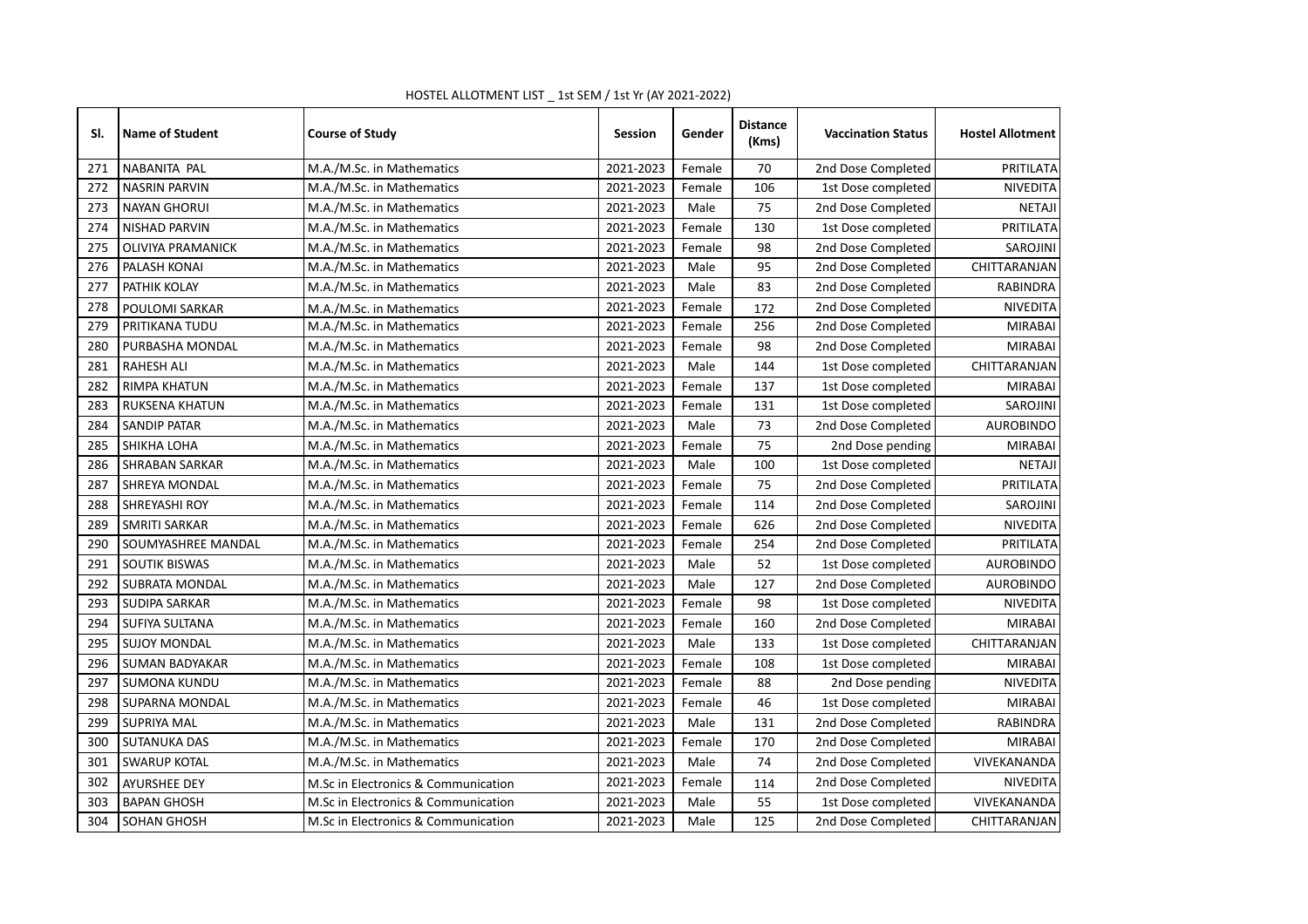| SI. | <b>Name of Student</b>  | <b>Course of Study</b>                     | <b>Session</b> | Gender | <b>Distance</b><br>(Kms) | <b>Vaccination Status</b> | <b>Hostel Allotment</b> |
|-----|-------------------------|--------------------------------------------|----------------|--------|--------------------------|---------------------------|-------------------------|
| 305 | <b>MOUSUMI HATI</b>     | M.Sc in Molecular Biology & Human Genetics | 2021-2023      | Female | 90                       | 1st Dose completed        | <b>NIVEDITA</b>         |
| 306 | PRANAB KARMAKAR         | M.Sc in Molecular Biology & Human Genetics | 2021-2023      | Male   | 117                      | 2nd Dose pending          | VIVEKANANDA             |
| 307 | PRITHA MONDAL           | M.Sc in Molecular Biology & Human Genetics | 2021-2023      | Female | 80                       | 2nd Dose Completed        | <b>NIVEDITA</b>         |
| 308 | RIYA GHOSH              | M.Sc in Molecular Biology & Human Genetics | 2021-2023      | Female | 72                       | 1st Dose completed        | PRITILATA               |
| 309 | SHRABANI PRAMANIK       | M.Sc in Molecular Biology & Human Genetics | 2021-2023      | Female | 76                       | 2nd Dose pending          | SAROJINI                |
| 310 | <b>TANIA CHATTERJEE</b> | M.Sc in Molecular Biology & Human Genetics | 2021-2023      | Female | 71                       | 2nd Dose Completed        | <b>NIVEDITA</b>         |
| 311 | <b>ANKITA SINHA</b>     | M.Sc in Nutrition & Public Health          | 2021-2023      | Female | 84                       | 2nd Dose Completed        | SAROJINI                |
| 312 | <b>BIPASHA MAITY</b>    | M.Sc in Nutrition & Public Health          | 2021-2023      | Female | 213                      | 2nd Dose Completed        | <b>NIVEDITA</b>         |
| 313 | <b>CHANDAN SAMANTA</b>  | M.Sc in Nutrition & Public Health          | 2021-2023      | Male   | 238                      | 1st Dose completed        | <b>RABINDRA</b>         |
| 314 | <b>KAUSTAV GHOSAL</b>   | M.Sc in Nutrition & Public Health          | 2021-2023      | Male   | 46                       | 2nd Dose Completed        | <b>RABINDRA</b>         |
| 315 | MINAKSHI MANNA          | M.Sc in Nutrition & Public Health          | 2021-2023      | Female | 257                      | 2nd Dose Completed        | <b>MIRABAI</b>          |
| 316 | <b>NITA MAJI</b>        | M.Sc in Nutrition & Public Health          | 2021-2023      | Female | 130                      | 2nd Dose Completed        | <b>NIVEDITA</b>         |
| 317 | PRAMITA PAL             | M.Sc in Nutrition & Public Health          | 2021-2023      | Female | 121                      | 2nd Dose Completed        | <b>MIRABAI</b>          |
| 318 | SHARANYA BANDYOPADHYAY  | M.Sc in Nutrition & Public Health          | 2021-2023      | Female | 71                       | 2nd Dose Completed        | <b>NIVEDITA</b>         |
| 319 | SOUHARDHYA LAHA         | M.Sc in Nutrition & Public Health          | 2021-2023      | Male   | 60                       | 2nd Dose Completed        | VIVEKANANDA             |
| 320 | SWAGATA DAS             | M.Sc in Nutrition & Public Health          | 2021-2023      | Female | 81                       | 2nd Dose Completed        | SAROJINI                |
| 321 | DEBANGI BHATTACHARYA    | M.Sc in Physiology                         | 2021-2023      | Female | 120                      | 2nd Dose Completed        | PRITILATA               |
| 322 | <b>NUSRAT PARBEEN</b>   | M.Sc in Physiology                         | 2021-2023      | Female | 122                      | 1st Dose completed        | SAROJINI                |
| 323 | SOMNATH MONDAL          | M.Sc in Physiology                         | 2021-2023      | Male   | 145                      | 2nd Dose Completed        | CHITTARANJAN            |
| 324 | <b>ANAMIKA SAHA</b>     | M.Sc in Psychology                         | 2021-2023      | Female | 122                      | 2nd Dose Completed        | SAROJINI                |
| 325 | <b>ARIDRA NATTA</b>     | M.Sc in Psychology                         | 2021-2023      | Female | 225                      | 2nd Dose pending          | NIVEDITA                |
| 326 | AYANTIKA KUNDU          | M.Sc in Psychology                         | 2021-2023      | Female | 108                      | 2nd Dose Completed        | SAROJINI                |
| 327 | <b>DEBDATTA SEN</b>     | M.Sc in Psychology                         | 2021-2023      | Female | 112                      | 2nd Dose Completed        | PRITILATA               |
| 328 | <b>DEBDYUTI HALDER</b>  | M.Sc in Psychology                         | 2021-2023      | Female | 115                      | 2nd Dose pending          | <b>MIRABAI</b>          |
| 329 | <b>SWETA MONDAL</b>     | M.Sc in Psychology                         | 2020-2022      | Female | 100                      | 2nd Dose Completed        | <b>NIVEDITA</b>         |
| 330 | TRIPARNA NANDI          | M.Sc in Psychology                         | 2021-2023      | Female | 82                       | 2nd Dose Completed        | PRITILATA               |
| 331 | <b>ANGIK BHOWMICK</b>   | M.Sc. in Biotechnology                     | 2021-2023      | Male   | 100                      | 2nd Dose Completed        | <b>NETAJI</b>           |
| 332 | <b>ARHITA DAS</b>       | M.Sc. in Biotechnology                     | 2021-2023      | Female | 99                       | 2nd Dose Completed        | NIVEDITA                |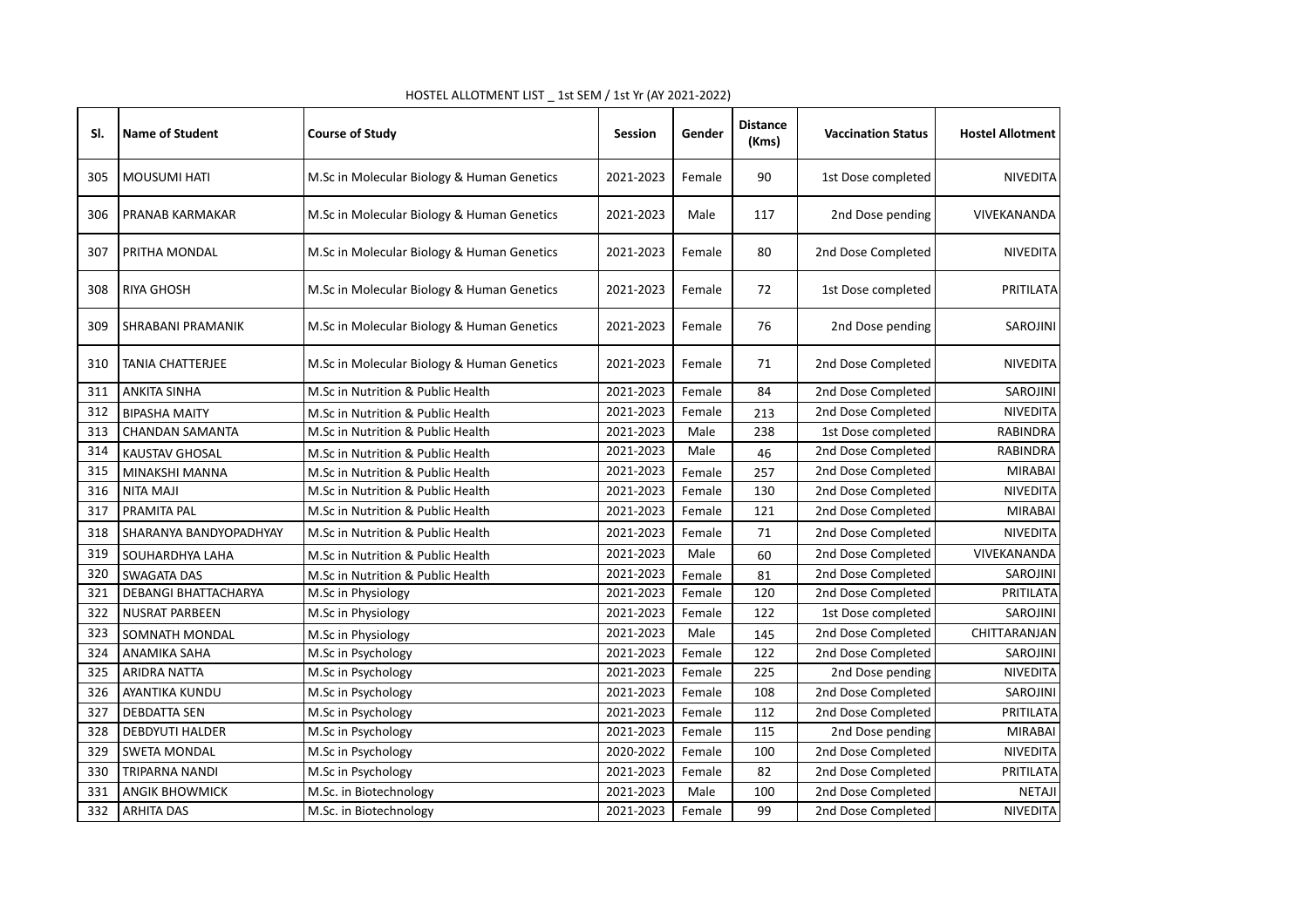| SI. | <b>Name of Student</b>   | <b>Course of Study</b> | <b>Session</b> | Gender | <b>Distance</b><br>(Kms) | <b>Vaccination Status</b> | <b>Hostel Allotment</b> |
|-----|--------------------------|------------------------|----------------|--------|--------------------------|---------------------------|-------------------------|
| 333 | DEBAPRIYA SANYAL         | M.Sc. in Biotechnology | 2021-2023      | Male   | 354                      | 2nd Dose Completed        | <b>AUROBINDO</b>        |
| 334 | <b>NABA KUMAR MALLIK</b> | M.Sc. in Biotechnology | 2021-2023      | Male   | 240                      | 2nd Dose Completed        | <b>RABINDRA</b>         |
| 335 | SHIKHA BANIA             | M.Sc. in Biotechnology | 2021-2023      | Female | 98                       | 2nd Dose Completed        | <b>NIVEDITA</b>         |
| 336 | SOUVIK SAMANTA           | M.Sc. in Biotechnology | 2021-2023      | Male   | 122                      | 2nd Dose pending          | CHITTARANJAN            |
| 337 | <b>SUMAN KALYAN DAS</b>  | M.Sc. in Biotechnology | 2021-2023      | Male   | 118                      | 2nd Dose Completed        | VIVEKANANDA             |
| 338 | <b>TANMAY GHOSH</b>      | M.Sc. in Biotechnology | 2021-2023      | Male   | 199                      | 2nd Dose Completed        | CHITTARANJAN            |
| 339 | <b>ARPITA GORAI</b>      | M.Sc. in Botany        | 2021-2023      | Female | 115                      | 2nd Dose Completed        | SAROJINI                |
| 340 | <b>ELISA SAHA</b>        | M.Sc. in Botany        | 2021-2023      | Female | 95                       | 2nd Dose Completed        | SAROJINI                |
| 341 | <b>MANIKA MRIDHA</b>     | M.Sc. in Botany        | 2021-2023      | Female | 93                       | 1st Dose completed        | <b>NIVEDITA</b>         |
| 342 | PARTHA MAJI              | M.Sc. in Botany        | 2021-2023      | Male   | 115                      | 2nd Dose Completed        | RABINDRA                |
| 343 | PAULAMI KARU             | M.Sc. in Botany        | 2021-2023      | Female | 106                      | 2nd Dose Completed        | <b>SAROJINI</b>         |
| 344 | SAHISNUTA SAMANTA        | M.Sc. in Botany        | 2021-2023      | Female | 77                       | 2nd Dose Completed        | <b>MIRABAI</b>          |
| 345 | SANGITA NAG              | M.Sc. in Botany        | 2021-2023      | Female | 222                      | 2nd Dose Completed        | <b>MIRABAI</b>          |
| 346 | SK ABDULLAH              | M.Sc. in Botany        | 2021-2023      | Male   | 136                      | 2nd Dose Completed        | <b>NETAJI</b>           |
| 347 | SOURAV MONDAL            | M.Sc. in Botany        | 2021-2023      | Male   | 136                      | 2nd Dose Completed        | CHITTARANJAN            |
| 348 | ABDUL MUKTADER RAHAMAN   | M.Sc. in Chemistry     | 2021-2023      | Male   | 140                      | 1st Dose completed        | <b>NETAJI</b>           |
| 349 | <b>ANANYA DUTTA</b>      | M.Sc. in Chemistry     | 2021-2023      | Female | 91                       | 2nd Dose Completed        | NIVEDITA                |
| 350 | <b>ANANYA GHOSH</b>      | M.Sc. in Chemistry     | 2021-2023      | Female | 102                      | 2nd Dose Completed        | <b>MIRABAI</b>          |
| 351 | <b>ANKIT GHOSH</b>       | M.Sc. in Chemistry     | 2021-2023      | Male   | 64                       | 2nd Dose Completed        | <b>NETAJI</b>           |
| 352 | <b>ANUKRITI DAS</b>      | M.Sc. in Chemistry     | 2021-2023      | Female | 65                       | 2nd Dose Completed        | NIVEDITA                |
| 353 | <b>DEBASIS MAL</b>       | M.Sc. in Chemistry     | 2021-2023      | Male   | 130                      | 2nd Dose Completed        | <b>NETAJI</b>           |
| 354 | DEBOJYOTI SAHA           | M.Sc. in Chemistry     | 2021-2023      | Male   | 107                      | 2nd Dose Completed        | RABINDRA                |
| 355 | <b>JEBA NASRIN</b>       | M.Sc. in Chemistry     | 2021-2023      | Female | 104                      | 1st Dose completed        | <b>MIRABAI</b>          |
| 356 | <b>KEYA ROY</b>          | M.Sc. in Chemistry     | 2021-2023      | Female | 122                      | 2nd Dose Completed        | <b>MIRABAI</b>          |
| 357 | <b>MANAMI ADAK</b>       | M.Sc. in Chemistry     | 2021-2023      | Female | 83                       | 1st Dose completed        | SAROJINI                |
| 358 | <b>MANIKA DANDAPAT</b>   | M.Sc. in Chemistry     | 2021-2023      | Female | 100                      | 1st Dose completed        | PRITILATA               |
| 359 | <b>MOUPRIYA POREL</b>    | M.Sc. in Chemistry     | 2021-2023      | Female | 80                       | 1st Dose completed        | <b>SAROJINI</b>         |
| 360 | PRITI MUKHERJEE          | M.Sc. in Chemistry     | 2021-2023      | Female | 196                      | 2nd Dose Completed        | <b>NIVEDITA</b>         |
| 361 | PRIYA DAS                | M.Sc. in Chemistry     | 2021-2023      | Female | 94                       | 1st Dose completed        | <b>MIRABAI</b>          |
| 362 | <b>RUMA JANA</b>         | M.Sc. in Chemistry     | 2021-2023      | Female | 84                       | 1st Dose completed        | <b>MIRABAI</b>          |
| 363 | SABYASACHI MONDAL        | M.Sc. in Chemistry     | 2021-2023      | Male   | 167                      | 2nd Dose Completed        | VIVEKANANDA             |
| 364 | SHREYA SINHAMAHAPATRA    | M.Sc. in Chemistry     | 2021-2023      | Female | 119                      | 2nd Dose Completed        | <b>MIRABAI</b>          |
| 365 | SK EMDAD HOSSAIN         | M.Sc. in Chemistry     | 2021-2023      | Male   | 131                      | 1st Dose completed        | VIVEKANANDA             |
| 366 | <b>SUBIR MONDAL</b>      | M.Sc. in Chemistry     | 2021-2023      | Male   | 120                      | 2nd Dose Completed        | VIVEKANANDA             |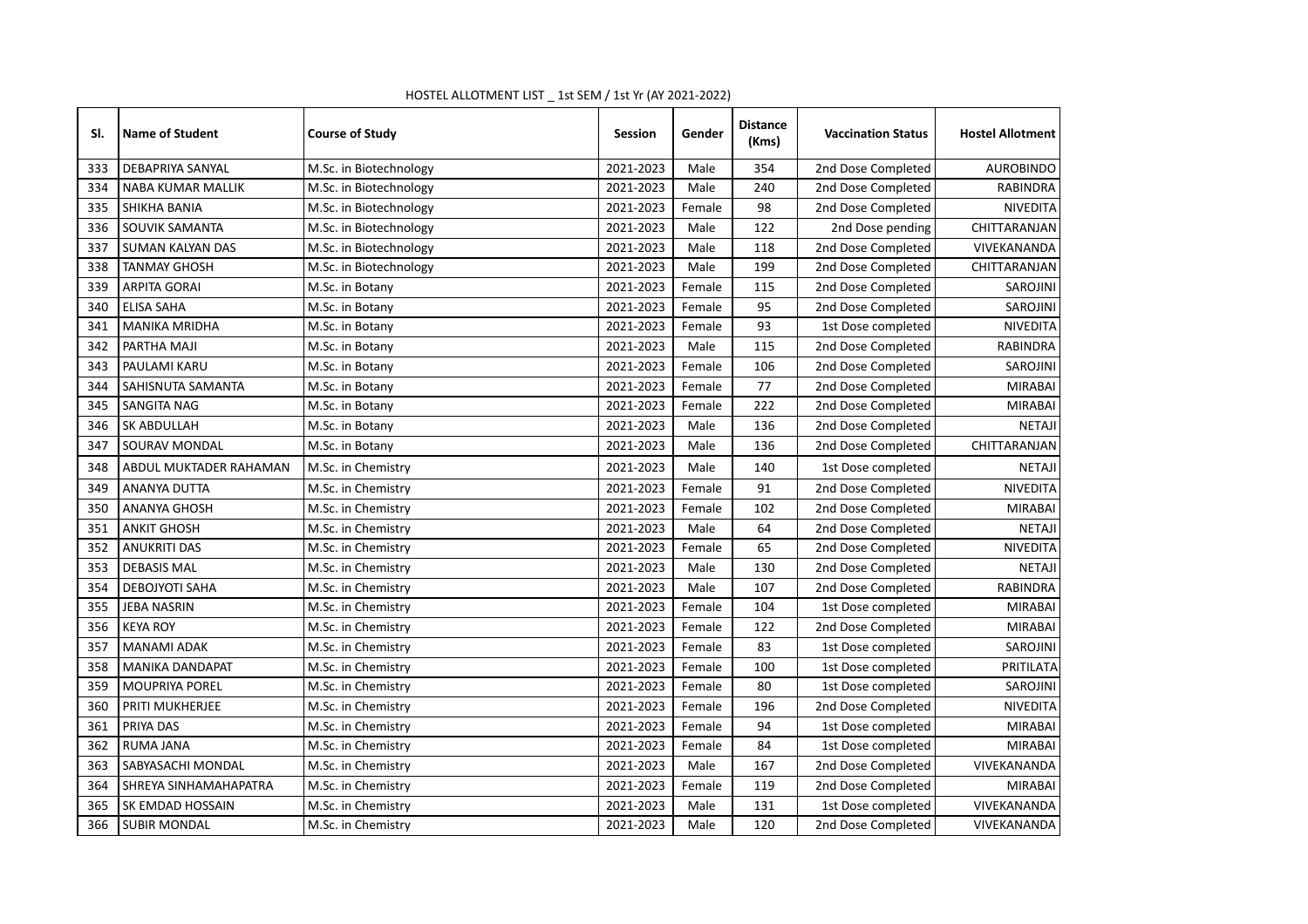| SI. | <b>Name of Student</b>    | <b>Course of Study</b>         | <b>Session</b> | Gender | <b>Distance</b><br>(Kms) | <b>Vaccination Status</b> | <b>Hostel Allotment</b> |
|-----|---------------------------|--------------------------------|----------------|--------|--------------------------|---------------------------|-------------------------|
| 367 | SWETA PAITANDI            | M.Sc. in Chemistry             | 2021-2023      | Female | 130                      | 2nd Dose Completed        | <b>NIVEDITA</b>         |
| 368 | <b>TANUSHREE MALIK</b>    | M.Sc. in Chemistry             | 2021-2023      | Female | 106                      | 1st Dose completed        | <b>SAROJINI</b>         |
| 369 | <b>TISA BANERJEE</b>      | M.Sc. in Chemistry             | 2021-2023      | Female | 120                      | 2nd Dose Completed        | <b>MIRABAI</b>          |
| 370 | <b>TUMPA BAIDYA</b>       | M.Sc. in Chemistry             | 2021-2023      | Female | 84                       | 2nd Dose Completed        | SAROJINI                |
| 371 | <b>UDAY MAJI</b>          | M.Sc. in Chemistry             | 2021-2023      | Male   | 110                      | 1st Dose completed        | CHITTARANJAN            |
| 372 | <b>BISHAKHA MAHATO</b>    | M.Sc. in Computer Science      | 2021-2023      | Female | 120                      | 2nd Dose Completed        | SAROJINI                |
| 373 | <b>JOYDEV DUTTA</b>       | M.Sc. in Computer Science      | 2021-2023      | Male   | 217                      | 2nd Dose Completed        | <b>AUROBINDO</b>        |
| 374 | DEBDATTA MUKHERJEE        | M.Sc. in Environmental Science | 2021-2023      | Female | 115                      | 2nd Dose Completed        | <b>MIRABAI</b>          |
| 375 | KUHELI CHOWDHURY          | M.Sc. in Environmental Science | 2021-2023      | Female | 190                      | 2nd Dose Completed        | <b>NIVEDITA</b>         |
| 376 | <b>MANTU BHANDARY</b>     | M.Sc. in Environmental Science | 2021-2023      | Female | 105                      | 1st Dose completed        | <b>SAROJINI</b>         |
| 377 | SAYANTANI BHATTACHARYA    | M.Sc. in Environmental Science | 2021-2023      | Female | 171                      | 2nd Dose Completed        | <b>MIRABAI</b>          |
| 378 | SAYED TARIFUL HOQUE       | M.Sc. in Environmental Science | 2021-2023      | Male   | 125                      | 2nd Dose Completed        | CHITTARANJAN            |
| 379 | <b>SUMAN ACHARYA</b>      | M.Sc. in Environmental Science | 2021-2023      | Male   | 200                      | 2nd Dose Completed        | <b>NETAJI</b>           |
| 380 | <b>SWARAJ BANERJEE</b>    | M.Sc. in Environmental Science | 2021-2023      | Male   | 84                       | 2nd Dose Completed        | <b>RABINDRA</b>         |
| 381 | <b>ARUP MALAKAR</b>       | M.Sc. in Geospatial Science    | 2021-2023      | Male   | 150                      | 2nd Dose Completed        | RABINDRA                |
| 382 | <b>ESOB SK</b>            | M.Sc. in Geospatial Science    | 2021-2023      | Male   | 158                      | 1st Dose completed        | CHITTARANJAN            |
| 383 | <b>NAMRATA MAITI</b>      | M.Sc. in Geospatial Science    | 2021-2023      | Female | 162                      | 2nd Dose Completed        | PRITILATA               |
| 384 | RAHI MUNSUR MANDAL        | M.Sc. in Geospatial Science    | 2021-2023      | Male   | 176                      | 1st Dose completed        | CHITTARANJAN            |
| 385 | <b>SAHELI ROY</b>         | M.Sc. in Geospatial Science    | 2021-2023      | Female | 227                      | 2nd Dose Completed        | SAROJINI                |
| 386 | SANJU PAUL                | M.Sc. in Geospatial Science    | 2021-2023      | Male   | 184                      | 2nd Dose Completed        | RABINDRA                |
| 387 | <b>SOHINI BISWAS</b>      | M.Sc. in Geospatial Science    | 2021-2023      | Female | 124                      | 2nd Dose Completed        | PRITILATA               |
| 388 | <b>DEBJANI CHOWDHURY</b>  | M.Sc. in Microbiology          | 2021-2023      | Female | 148                      | 2nd Dose Completed        | <b>NIVEDITA</b>         |
| 389 | <b>RIYA SAHA</b>          | M.Sc. in Microbiology          | 2021-2023      | Female | 75                       | 2nd Dose Completed        | SAROJINI                |
| 390 | ROHIMA KHATUN             | M.Sc. in Microbiology          | 2021-2023      | Female | 142                      | 2nd Dose Completed        | <b>NIVEDITA</b>         |
| 391 | SRIKANTA MANDI            | M.Sc. in Microbiology          | 2021-2023      | Male   | 56                       | 1st Dose completed        | <b>NETAJI</b>           |
| 392 | <b>ABHISHEK MANDAL</b>    | M.Sc. in Physics               | 2021-2023      | Male   | 170                      | 2nd Dose Completed        | <b>RABINDRA</b>         |
| 393 | ANSARI NUZHAT TARANNUM    | M.Sc. in Physics               | 2021-2023      | Female | 129                      | 2nd Dose Completed        | <b>NIVEDITA</b>         |
| 394 | ASHUTOSH KARMAKAR         | M.Sc. in Physics               | 2021-2023      | Male   | 181                      | 2nd Dose Completed        | <b>RABINDRA</b>         |
| 395 | <b>BARSHAN MONDAL</b>     | M.Sc. in Physics               | 2021-2023      | Male   | 100                      | 1st Dose completed        | <b>AUROBINDO</b>        |
| 396 | <b>BIBEKANANDA MANDAL</b> | M.Sc. in Physics               | 2021-2023      | Male   | 130                      | 2nd Dose Completed        | <b>RABINDRA</b>         |
| 397 | <b>DIPANNITA MISTRI</b>   | M.Sc. in Physics               | 2021-2023      | Female | 158                      | 1st Dose completed        | <b>MIRABAI</b>          |
| 398 | <b>MD ASIF MOLLA</b>      | M.Sc. in Physics               | 2021-2023      | Male   | 135                      | 1st Dose completed        | <b>NETAJI</b>           |
| 399 | <b>MD SAJID</b>           | M.Sc. in Physics               | 2021-2023      | Male   | 106                      | 1st Dose completed        | VIVEKANANDA             |
| 400 | PANKAJ DE                 | M.Sc. in Physics               | 2021-2023      | Male   | 103                      | 1st Dose completed        | CHITTARANJAN            |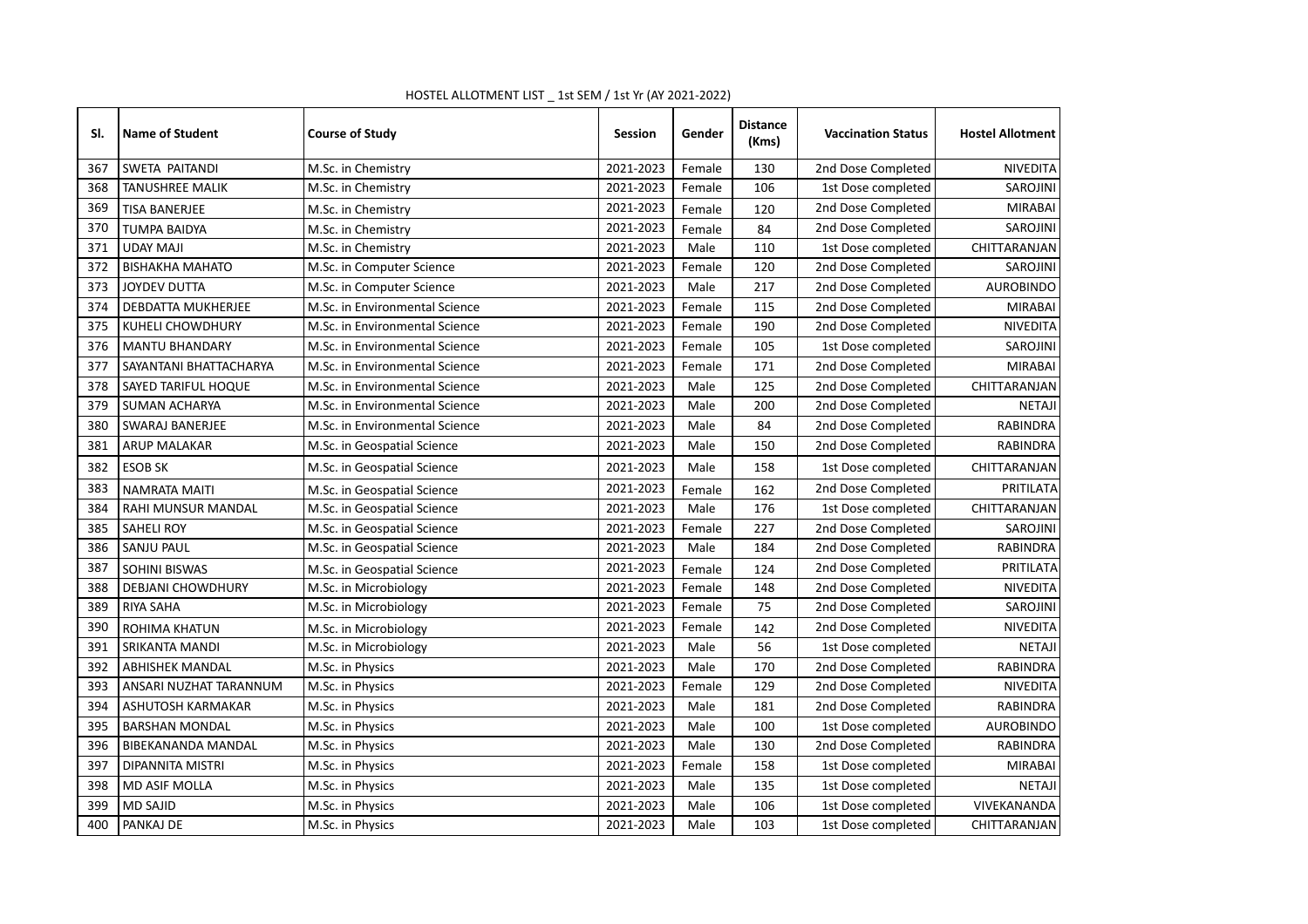| SI. | <b>Name of Student</b>    | <b>Course of Study</b> | <b>Session</b> | Gender | <b>Distance</b><br>(Kms) | <b>Vaccination Status</b> | <b>Hostel Allotment</b> |
|-----|---------------------------|------------------------|----------------|--------|--------------------------|---------------------------|-------------------------|
| 401 | PAULAMI DAS               | M.Sc. in Physics       | 2021-2023      | Female | 89                       | 2nd Dose Completed        | PRITILATA               |
| 402 | PREMANANDA CHATTERJEE     | M.Sc. in Physics       | 2021-2023      | Male   | 144                      | 2nd Dose Completed        | <b>NETAJI</b>           |
| 403 | RATAN MONDAL              | M.Sc. in Physics       | 2021-2023      | Male   | 75                       | 2nd Dose Completed        | <b>NETAJI</b>           |
| 404 | <b>SAGAR RUIDAS</b>       | M.Sc. in Physics       | 2021-2023      | Male   | 55                       | 1st Dose completed        | VIVEKANANDA             |
| 405 | <b>SAIKAT SEN</b>         | M.Sc. in Physics       | 2021-2023      | Male   | 169                      | 2nd Dose Completed        | RABINDRA                |
| 406 | SATYAKI SINHA             | M.Sc. in Physics       | 2021-2023      | Female | 98                       | 2nd Dose Completed        | <b>NIVEDITA</b>         |
| 407 | SHUBHANKAR SARKAR         | M.Sc. in Physics       | 2021-2023      | Male   | 126                      | 2nd Dose Completed        | <b>RABINDRA</b>         |
| 408 | SK MD SAJID               | M.Sc. in Physics       | 2021-2023      | Male   | 46                       | 1st Dose completed        | VIVEKANANDA             |
| 409 | SOURAV DE                 | M.Sc. in Physics       | 2021-2023      | Male   | 113                      | 2nd Dose Completed        | <b>AUROBINDO</b>        |
| 410 | <b>SUBHAM DE</b>          | M.Sc. in Physics       | 2021-2023      | Male   | 110                      | 2nd Dose Completed        | CHITTARANJAN            |
| 411 | SUDESHNA GARAIN           | M.Sc. in Physics       | 2021-2023      | Female | 170                      | 2nd Dose Completed        | SAROJINI                |
| 412 | SUJATA ACHARYA            | M.Sc. in Physics       | 2021-2023      | Female | 91                       | 2nd Dose Completed        | PRITILATA               |
| 413 | <b>ANKITA DAS</b>         | M.Sc. in Statistics    | 2021-2023      | Female | 92                       | 1st Dose completed        | <b>MIRABAI</b>          |
| 414 | <b>ARNAB BISWAS</b>       | M.Sc. in Statistics    | 2021-2023      | Male   | 115                      | 2nd Dose Completed        | <b>AUROBINDO</b>        |
| 415 | <b>JAYEETA PAL</b>        | M.Sc. in Statistics    | 2021-2023      | Female | 401                      | 2nd Dose Completed        | SAROJINI                |
| 416 | <b>KEYA MONDAL</b>        | M.Sc. in Statistics    | 2021-2023      | Female | 45                       | 1st Dose completed        | SAROJINI                |
| 417 | PRITAM KABIRAJ            | M.Sc. in Statistics    | 2021-2023      | Male   | 94                       | 2nd Dose Completed        | <b>NETAJI</b>           |
| 418 | <b>SOMA DAS</b>           | M.Sc. in Statistics    | 2021-2023      | Female | 106                      | 1st Dose completed        | SAROJINI                |
| 419 | SOMASHRI MANNA            | M.Sc. in Statistics    | 2021-2023      | Female | 75                       | 2nd Dose Completed        | SAROJINI                |
| 420 | <b>SOUMYADIP ADHIKARI</b> | M.Sc. in Statistics    | 2021-2023      | Male   | 68                       | 2nd Dose Completed        | <b>RABINDRA</b>         |
| 421 | WRITU MUKHERJEE           | M.Sc. in Statistics    | 2021-2023      | Female | 91                       | 2nd Dose Completed        | PRITILATA               |
| 422 | AFIA IBNAT                | M.Sc. in Zoology       | 2021-2023      | Female | 101                      | 2nd Dose Completed        | NIVEDITA                |
| 423 | <b>ANANYA ROY</b>         | M.Sc. in Zoology       | 2021-2023      | Female | 115                      | 2nd Dose Completed        | SAROJINI                |
| 424 | <b>ANUP MAHANTA</b>       | M.Sc. in Zoology       | 2021-2023      | Male   | 622                      | 2nd Dose pending          | VIVEKANANDA             |
| 425 | <b>ASMA BEGUM</b>         | M.Sc. in Zoology       | 2021-2023      | Female | 67                       | 2nd Dose Completed        | <b>NIVEDITA</b>         |
| 426 | <b>BIJAN PAL</b>          | M.Sc. in Zoology       | 2021-2023      | Male   | 94                       | 2nd Dose Completed        | CHITTARANJAN            |
| 427 | CHANDRAJITA CHAKRABORTY   | M.Sc. in Zoology       | 2021-2023      | Female | 1458                     | 2nd Dose Completed        | <b>MIRABAI</b>          |
| 428 | DIPENDU DALUI             | M.Sc. in Zoology       | 2021-2023      | Male   | 80                       | 2nd Dose pending          | <b>AUROBINDO</b>        |
| 429 | <b>DONA LAYEK</b>         | M.Sc. in Zoology       | 2021-2023      | Female | 135                      | 2nd Dose Completed        | NIVEDITA                |
| 430 | <b>ISHIKA KARMAKAR</b>    | M.Sc. in Zoology       | 2021-2023      | Female | 60                       | 2nd Dose Completed        | SAROJINI                |
| 431 | MD TASLEEM ARIF           | M.Sc. in Zoology       | 2021-2023      | Male   | 60                       | 2nd Dose Completed        | RABINDRA                |
| 432 | <b>NEHA HEMBRAM</b>       | M.Sc. in Zoology       | 2021-2023      | Female | 113                      | 2nd Dose Completed        | SAROJINI                |
| 433 | PALLAB KUMAR MALIK        | M.Sc. in Zoology       | 2021-2023      | Male   | 94                       | 2nd Dose Completed        | CHITTARANJAN            |
| 434 | PAYEL CHHATAIT            | M.Sc. in Zoology       | 2021-2023      | Female | 85                       | 2nd Dose Completed        | <b>PRITILATA</b>        |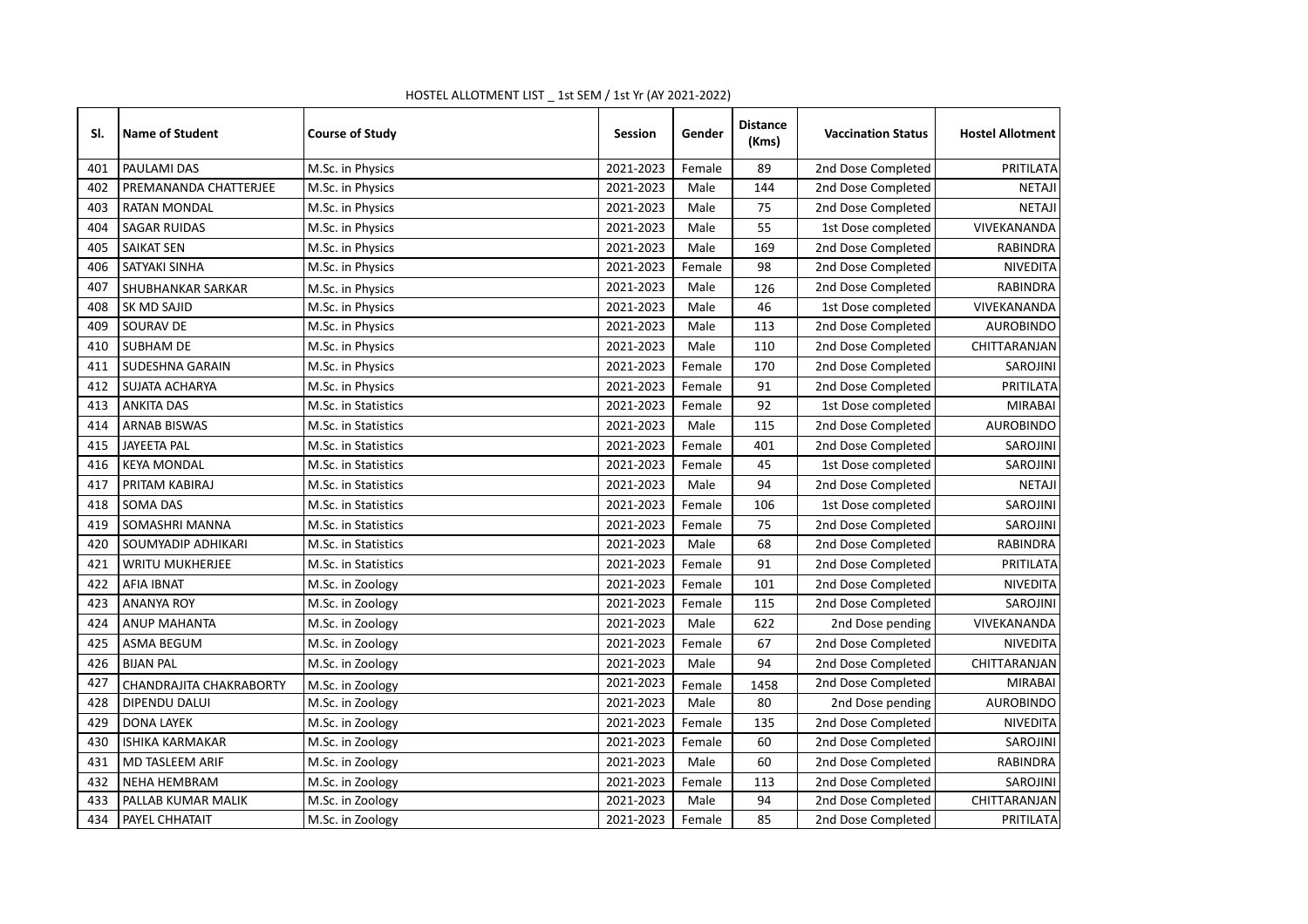| SI. | <b>Name of Student</b>   | <b>Course of Study</b>       | <b>Session</b> | Gender | <b>Distance</b><br>(Kms) | <b>Vaccination Status</b> | <b>Hostel Allotment</b> |
|-----|--------------------------|------------------------------|----------------|--------|--------------------------|---------------------------|-------------------------|
| 435 | <b>RAJESH PAL</b>        | M.Sc. in Zoology             | 2021-2023      | Male   | 130                      | 2nd Dose Completed        | <b>NETAJI</b>           |
| 436 | RASNA MANDAL             | M.Sc. in Zoology             | 2021-2023      | Female | 144                      | 2nd Dose Completed        | PRITILATA               |
| 437 | <b>RIMPA PINE</b>        | M.Sc. in Zoology             | 2021-2023      | Female | 86                       | 2nd Dose Completed        | SAROJINI                |
| 438 | <b>RIYA DEY</b>          | M.Sc. in Zoology             | 2021-2023      | Female | 91                       | 2nd Dose Completed        | PRITILATA               |
| 439 | SAHID AKHTAR MONDAL      | M.Sc. in Zoology             | 2021-2023      | Male   | 55                       | 2nd Dose Completed        | RABINDRA                |
| 440 | SAMIM HOSSAIN            | M.Sc. in Zoology             | 2021-2023      | Male   | 147                      | 2nd Dose Completed        | VIVEKANANDA             |
| 441 | <b>SHREYA MANDAL</b>     | M.Sc. in Zoology             | 2021-2023      | Female | 92                       | 2nd Dose Completed        | <b>MIRABAI</b>          |
| 442 | <b>SIKTA GUPTA</b>       | M.Sc. in Zoology             | 2021-2023      | Female | 75                       | 2nd Dose Completed        | <b>NIVEDITA</b>         |
| 443 | <b>SOUMYA CHATTERJEE</b> | M.Sc. in Zoology             | 2021-2023      | Male   | 51                       | 2nd Dose Completed        | <b>AUROBINDO</b>        |
| 444 | SOURAV ROY               | M.Sc. in Zoology             | 2021-2023      | Male   | 74                       | 2nd Dose Completed        | <b>AUROBINDO</b>        |
| 445 | SUPRIYA SAHA             | M.Sc. in Zoology             | 2021-2023      | Female | 165                      | 2nd Dose Completed        | <b>MIRABAI</b>          |
| 446 | <b>SUSMITA POLLEY</b>    | M.Sc. in Zoology             | 2021-2023      | Female | 65                       | 2nd Dose Completed        | <b>MIRABAI</b>          |
| 447 | SUTAPA MANDAL            | M.Sc. in Zoology             | 2021-2023      | Female | 126                      | 2nd Dose Completed        | SAROJINI                |
| 448 | <b>TULIKA SANTRA</b>     | M.Sc. in Zoology             | 2021-2023      | Female | 110                      | 2nd Dose Completed        | <b>MIRABAI</b>          |
| 449 | CHIRANJIT BAURI          | Master in Education          | 2021-2023      | Male   | 125                      | 2nd Dose Completed        | <b>AUROBINDO</b>        |
| 450 | <b>DEBALINA BHOWMICK</b> | Master in Education          | 2021-2023      | Female | 100                      | 1st Dose completed        | <b>MIRABAI</b>          |
| 451 | MD. SADDAM HOSSAIN       | Master in Education          | 2021-2023      | Male   | 299                      | 2nd Dose Completed        | CHITTARANJAN            |
| 452 | PRIYA BANERJEE           | <b>Master in Education</b>   | 2021-2023      | Female | 124                      | 1st Dose completed        | SAROJINI                |
| 453 | <b>RAJIB SANTRA</b>      | Master in Education          | 2021-2023      | Male   | 72                       | 2nd Dose Completed        | <b>NETAJI</b>           |
| 454 | SIMA MAHATO              | Master in Education          | 2021-2023      | Female | 187                      | 2nd Dose Completed        | PRITILATA               |
| 455 | SUBRATA MONDAL           | Master in Education          | 2021-2023      | Male   | 139                      | 2nd Dose Completed        | VIVEKANANDA             |
| 456 | <b>SUJAN MODAK</b>       | Master in Education          | 2021-2023      | Male   | 80                       | 1st Dose completed        | CHITTARANJAN            |
| 457 | <b>TANUSHREE SAHANA</b>  | Master in Education          | 2021-2023      | Female | 142                      | 2nd Dose Completed        | SAROJINI                |
| 458 | APURBA KANTI GHOSH       | Master in Physical Education | 2021-2023      | Male   | 72                       | 1st Dose completed        | VIVEKANANDA             |
| 459 | <b>BISWAJIT PAL</b>      | Master in Physical Education | 2021-2023      | Male   | 50                       | 1st Dose completed        | <b>NETAJI</b>           |
| 460 | DIPANJAN PANDIT          | Master in Physical Education | 2021-2023      | Male   | 90                       | 1st Dose completed        | <b>AUROBINDO</b>        |
| 461 | DIPTESH SAMANTA          | Master in Physical Education | 2021-2023      | Male   | 96                       | 1st Dose completed        | <b>RABINDRA</b>         |
| 462 | <b>FARHAT ARA</b>        | Master in Physical Education | 2021-2023      | Female | 83                       | 2nd Dose Completed        | NIVEDITA                |
| 463 | <b>GOURAB SAHA</b>       | Master in Physical Education | 2021-2023      | Male   | 124                      | 1st Dose completed        | CHITTARANJAN            |
| 464 | M SATYANARAYAN DORA      | Master in Physical Education | 2021-2023      | Male   | 132                      | 2nd Dose Completed        | VIVEKANANDA             |
| 465 | <b>MAMPI CHOWDHUY</b>    | Master in Physical Education | 2021-2023      | Female | 160                      | 1st Dose completed        | SAROJINI                |
| 466 | MONGALDIP SINGH          | Master in Physical Education | 2021-2023      | Male   | 60                       | 2nd Dose Completed        | CHITTARANJAN            |
| 467 | <b>MOUMITA MANDAL</b>    | Master in Physical Education | 2021-2023      | Female | 130                      | 1st Dose completed        | PRITILATA               |
| 468 | PRASENJIT MANDAL         | Master in Physical Education | 2021-2023      | Male   | 96                       | 1st Dose completed        | CHITTARANJAN            |
| 469 | PROJESH DAS              | Master in Physical Education | 2021-2023      | Male   | 177                      | 2nd Dose Completed        | CHITTARANJAN            |
| 470 | PURNIMA MAHATA           | Master in Physical Education | 2021-2023      | Female | 184                      | 1st Dose completed        | <b>MIRABAI</b>          |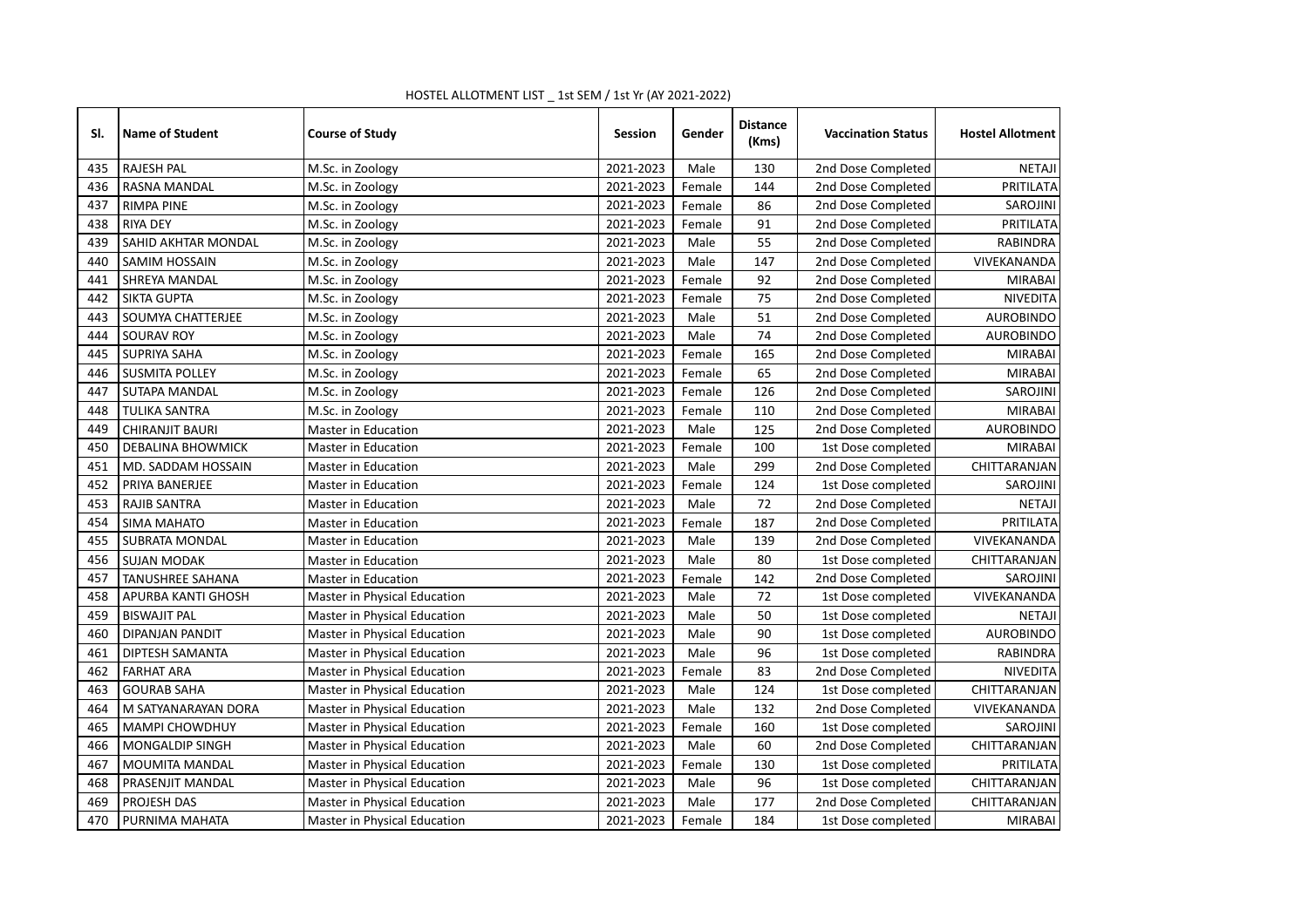| SI. | <b>Name of Student</b>  | <b>Course of Study</b>                      | <b>Session</b> | Gender | <b>Distance</b><br>(Kms) | <b>Vaccination Status</b> | <b>Hostel Allotment</b> |
|-----|-------------------------|---------------------------------------------|----------------|--------|--------------------------|---------------------------|-------------------------|
| 471 | <b>RAJESH TEWARY</b>    | Master in Physical Education                | 2021-2023      | Male   | 195                      | 2nd Dose Completed        | <b>RABINDRA</b>         |
| 472 | SABITRI HEMBRAM         | Master in Physical Education                | 2021-2023      | Female | 165                      | 2nd Dose pending          | PRITILATA               |
| 473 | <b>SAGAR MONDAL</b>     | Master in Physical Education                | 2021-2023      | Male   | 20                       | 2nd Dose Completed        | RABINDRA                |
| 474 | <b>SANATAN SAREN</b>    | Master in Physical Education                | 2021-2023      | Male   | 210                      | 1st Dose completed        | <b>AUROBINDO</b>        |
| 475 | <b>SANTU PATRA</b>      | Master in Physical Education                | 2021-2023      | Male   | 260                      | 2nd Dose Completed        | CHITTARANJAN            |
| 476 | SNEHASISH MALLICK       | Master in Physical Education                | 2021-2023      | Male   | 193                      | 2nd Dose Completed        | <b>RABINDRA</b>         |
| 477 | SOMASHREE MANDAL        | Master in Physical Education                | 2021-2023      | Female | 125                      | 2nd Dose Completed        | <b>MIRABAI</b>          |
| 478 | SOURAV MANDAL           | Master in Physical Education                | 2021-2023      | Male   | 181                      | 2nd Dose Completed        | <b>AUROBINDO</b>        |
| 479 | SOUVIK GHOSH            | Master in Physical Education                | 2021-2023      | Male   | 53                       | 2nd Dose Completed        | <b>AUROBINDO</b>        |
| 480 | SUBARNA MANDAL          | Master in Physical Education                | 2021-2023      | Female | 154                      | 1st Dose completed        | SAROJINI                |
| 481 | <b>SUBARNA THANDAR</b>  | Master in Physical Education                | 2021-2023      | Female | 20                       | 2nd Dose Completed        | PRITILATA               |
| 482 | SUBHRAJIT DEBANGSHI     | Master in Physical Education                | 2021-2023      | Male   | 96                       | 2nd Dose Completed        | <b>NETAJI</b>           |
| 483 | SWADHIN MISHRA          | Master in Physical Education                | 2021-2023      | Male   | 150                      | 2nd Dose Completed        | VIVEKANANDA             |
| 484 | HARSHIT KUMAR CHOUDHURY | <b>Master of Business Administration</b>    | 2021-2023      | Male   | 113                      | 2nd Dose Completed        | <b>AUROBINDO</b>        |
| 485 | <b>JAHNABI ROY</b>      | Master of Business Administration           | 2021-2023      | Female | 518                      | 2nd Dose Completed        | <b>NIVEDITA</b>         |
| 486 | <b>RAHUL ROY</b>        | Master of Business Administration           | 2021-2023      | Male   | 171                      | 2nd Dose pending          | <b>RABINDRA</b>         |
| 487 | SOYEL HAZARI            | <b>Master of Business Administration</b>    | 2021-2023      | Male   | 39                       | 2nd Dose Completed        | <b>NETAJI</b>           |
| 488 | <b>ASRAFUL ISLAM</b>    | Master of Business Administration (Human    | 2021-2023      | Male   | 141                      | 2nd Dose Completed        | CHITTARANJAN            |
| 489 | SK MASUD ALAM           | Master of Business Administration (Human    | 2021-2023      | Male   | 43                       | 2nd Dose Completed        | CHITTARANJAN            |
| 490 | <b>ALIVIA DAS</b>       | Master of Business Administration (Tourism) | 2021-2023      | Female | $77$                     | 2nd Dose Completed        | PRITILATA               |
| 491 | <b>DEBJANI SASMAL</b>   | Master of Business Administration (Tourism) | 2021-2023      | Female | 229                      | 2nd Dose Completed        | <b>NIVEDITA</b>         |
| 492 | <b>INDRONATH GHOSH</b>  | Master of Business Administration (Tourism) | 2021-2023      | Male   | 108                      | 2nd Dose Completed        | VIVEKANANDA             |
| 493 | <b>SAHELI DAS</b>       | Master of Business Administration (Tourism) | 2021-2023      | Female | 591                      | 2nd Dose Completed        | <b>MIRABAI</b>          |
| 494 | <b>TANUSRI JANA</b>     | Master of Business Administration (Tourism) | 2021-2023      | Female | 172                      | 1st Dose completed        | <b>MIRABAI</b>          |
| 495 | ARDHENDU GHOSH          | <b>Master of Commerce</b>                   | 2021-2023      | Male   | 34                       | 1st Dose completed        | <b>RABINDRA</b>         |
| 496 | PIYAS PATRA             | <b>Master of Commerce</b>                   | 2021-2023      | Male   | 101                      | 2nd Dose Completed        | <b>NETAJI</b>           |
| 497 | SAMARJIT KANDAR         | Master of Commerce                          | 2021-2023      | Male   | 75                       | 1st Dose completed        | CHITTARANJAN            |
| 498 | SOUMYADEEP PAL          | <b>Master of Commerce</b>                   | 2021-2023      | Male   | 100                      | 2nd Dose Completed        | <b>AUROBINDO</b>        |
| 499 | SOURAV KUNDU            | <b>Master of Commerce</b>                   | 2021-2023      | Male   | 73                       | 1st Dose completed        | VIVEKANANDA             |
| 500 | <b>SUKANTA KUNDU</b>    | <b>Master of Commerce</b>                   | 2021-2023      | Male   | 79                       | 1st Dose completed        | <b>NETAJI</b>           |
| 501 | <b>SUMIT KUMAR SHAW</b> | <b>Master of Commerce</b>                   | 2021-2023      | Male   | 79                       | 2nd Dose pending          | RABINDRA                |
| 502 | <b>DOLLY MONDAL</b>     | Master of Law / LLM                         | 2020-2022      | Female | 125                      | 2nd Dose Completed        | SAROJINI                |
| 503 | NIVEDITA MALIK          | Master of Law / LLM                         | 2021-2023      | Female | 98                       | 2nd Dose Completed        | SAROJINI                |
| 504 | PRIYANKA MITRA          | Master of Law / LLM                         | 2021-2023      | Female | 108                      | 2nd Dose Completed        | SAROJINI                |
| 505 | <b>SUBHAJIT PURKAIT</b> | Master of Law / LLM                         | 2021-2023      | Male   | 171                      | 2nd Dose Completed        | CHITTARANJAN            |
| 506 | <b>SUBHAJIT PURKAIT</b> | Master of Law / LLM                         | 2021-2023      | Male   | 171                      | 2nd Dose Completed        | CHITTARANJAN            |